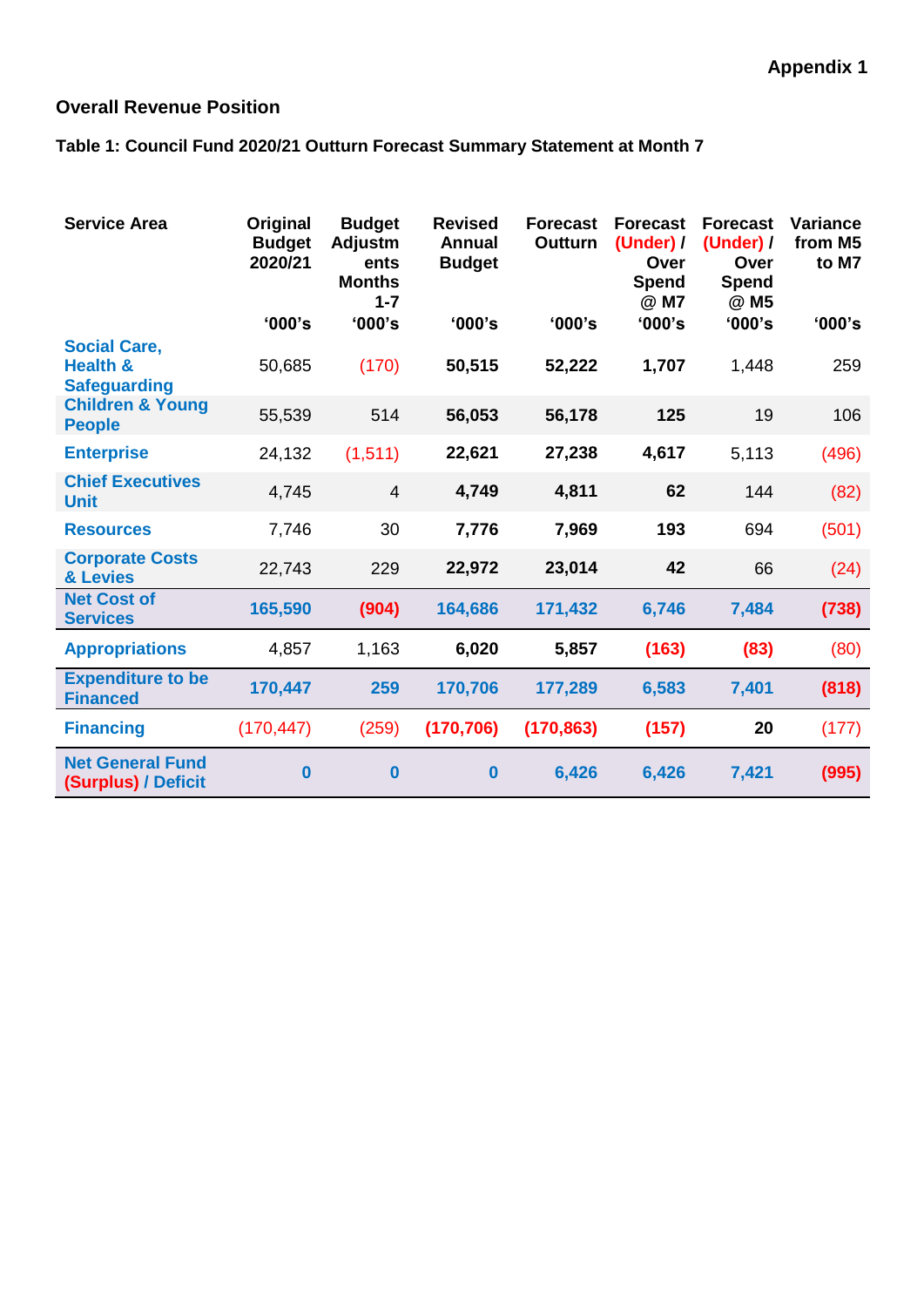| <b>Service Area</b>                                                          | Original<br><b>Budget</b><br>2020/21 | <b>Budget</b><br><b>Adjustments</b><br><b>Months 1-7</b> | <b>Revised</b><br><b>Annual</b><br><b>Budget</b> | <b>Forecast</b><br><b>Outturn</b> | <b>Forecast</b><br>(Under) /<br>Over<br><b>Spend</b><br>@ M7 | <b>Forecast</b><br>(Under) $/$<br>Over<br><b>Spend</b><br>@ M5 | <b>Variance</b><br>from M5<br>to M7 |
|------------------------------------------------------------------------------|--------------------------------------|----------------------------------------------------------|--------------------------------------------------|-----------------------------------|--------------------------------------------------------------|----------------------------------------------------------------|-------------------------------------|
|                                                                              | '000's                               | '000's                                                   | '000's                                           | '000's                            | '000's                                                       | '000's                                                         | '000's                              |
| <b>Adult Services</b>                                                        | 7,877                                | (55)                                                     | 7,822                                            | 8,002                             | 180                                                          | 156                                                            | 24                                  |
| <b>Children Services</b>                                                     | 14,428                               | (63)                                                     | 14,365                                           | 15,825                            | 1,460                                                        | 1,459                                                          | $\mathbf{1}$                        |
| <b>Community Care</b>                                                        | 24,434                               | 30                                                       | 24,464                                           | 24,460                            | (4)                                                          | (209)                                                          | 205                                 |
| Commissioning                                                                | 1,483                                | (65)                                                     | 1,418                                            | 1,315                             | (103)                                                        | (63)                                                           | (40)                                |
| <b>Partnerships</b>                                                          | 436                                  | $\mathbf 0$                                              | 436                                              | 436                               | $\mathbf 0$                                                  | $\overline{0}$                                                 | (0)                                 |
| <b>Public Protection</b>                                                     | 1,481                                | (14)                                                     | 1,467                                            | 1,645                             | 178                                                          | 109                                                            | 69                                  |
| <b>Resources &amp;</b><br><b>Performance</b>                                 | 546                                  | (3)                                                      | 543                                              | 539                               | (4)                                                          | (5)                                                            | 1                                   |
| <b>Social Care,</b><br><b>Health &amp;</b><br><b>Safeguarding</b>            | 50,685                               | (170)                                                    | 50,515                                           | 52,222                            | 1,707                                                        | 1,448                                                          | 259                                 |
| <b>Individual Schools</b><br><b>Budget</b>                                   | 47,420                               | (356)                                                    | 47,064                                           | 46,748                            | (316)                                                        | (264)                                                          | (52)                                |
| <b>Resources</b>                                                             | 1,234                                | (9)                                                      | 1,225                                            | 1,239                             | 14                                                           | 22                                                             | (8)                                 |
| <b>Standards</b>                                                             | 6,885                                | 879                                                      | 7,764                                            | 8,191                             | 427                                                          | 261                                                            | 166                                 |
| <b>Children &amp; Young</b><br><b>People</b>                                 | 55,539                               | 514                                                      | 56,053                                           | 56,178                            | 125                                                          | 19                                                             | 106                                 |
| <b>Business Growth</b><br>and Enterprise                                     | 2,468                                | (168)                                                    | 2,300                                            | 2,250                             | (50)                                                         | 29                                                             | (79)                                |
| <b>Facilities &amp; Fleet</b><br><b>Management</b>                           | 5,665                                | (1,266)                                                  | 4,399                                            | 5,621                             | 1,222                                                        | 1,097                                                          | 125                                 |
| Neighbourhood<br><b>Services</b>                                             | 10,483                               | (26)                                                     | 10,457                                           | 11,240                            | 783                                                          | 1,153                                                          | (370)                               |
| Planning,<br>Housing,<br><b>Highways</b><br>Development &<br><b>Flooding</b> | 1,951                                | (133)                                                    | 1,818                                            | 2,811                             | 993                                                          | 1,067                                                          | (74)                                |
| <b>Countryside &amp;</b><br><b>Culture (MonLife)</b>                         | 1,348                                | (8)                                                      | 1,340                                            | 1,422                             | 82                                                           | 40                                                             | 42                                  |
| <b>Finance &amp;</b><br><b>Business</b><br><b>Development</b><br>(MonLife)   | 1,507                                | 116                                                      | 1,623                                            | 1,516                             | (107)                                                        | (150)                                                          | 43                                  |
| Leisure, Youth &<br>Outdoor<br><b>Adventure</b><br>(MonLife)                 | 710                                  | (26)                                                     | 684                                              | 2,378                             | 1,694                                                        | 1,877                                                          | (183)                               |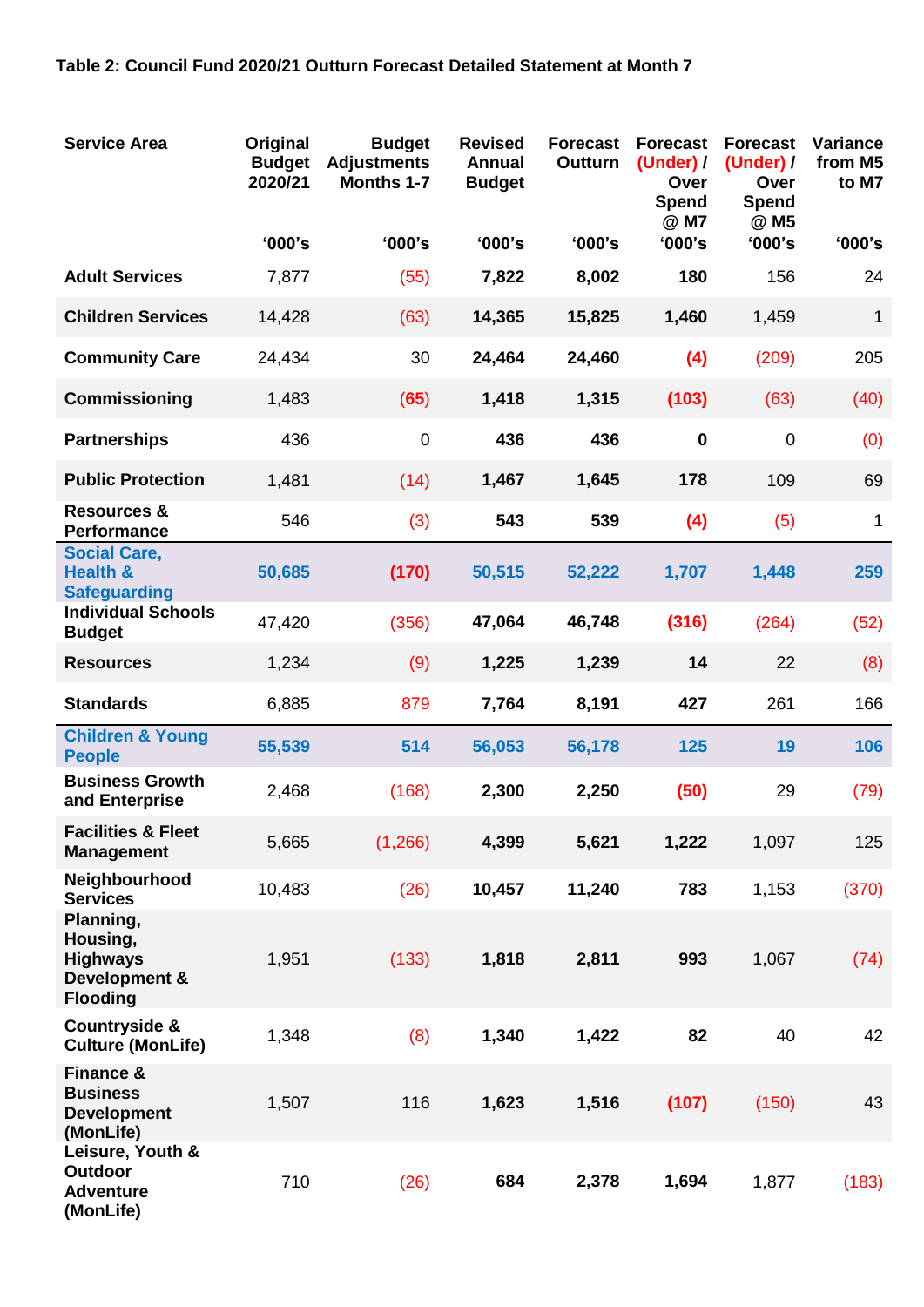| <b>Service Area</b>                                       | Original<br><b>Budget</b><br>2020/21 | <b>Budget</b><br><b>Adjustments</b><br>Months 1-7 | <b>Revised</b><br><b>Annual</b><br><b>Budget</b> | <b>Forecast</b><br><b>Outturn</b> | <b>Forecast</b><br>(Under) /<br>Over<br><b>Spend</b><br>@ M7 | <b>Forecast</b><br>(Under) /<br>Over<br><b>Spend</b><br>@ M5 | <b>Variance</b><br>from M5<br>to M7 |
|-----------------------------------------------------------|--------------------------------------|---------------------------------------------------|--------------------------------------------------|-----------------------------------|--------------------------------------------------------------|--------------------------------------------------------------|-------------------------------------|
| <b>Enterprise</b>                                         | 24,132                               | (1, 511)                                          | 22,621                                           | 27,238                            | 4,617                                                        | 5,113                                                        | (496)                               |
| Legal & Land<br><b>Charges</b>                            | 839                                  | (6)                                               | 833                                              | 873                               | 40                                                           | 92                                                           | (52)                                |
| Governance,<br>Democracy &<br><b>Support</b>              | 3,906                                | 10                                                | 3,916                                            | 3,938                             | 22                                                           | 52                                                           | (30)                                |
| <b>Chief Executives</b><br><b>Unit</b>                    | 4,745                                | $\overline{\mathbf{4}}$                           | 4,749                                            | 4,811                             | 62                                                           | 144                                                          | (82)                                |
| <b>Finance</b>                                            | 2,597                                | (63)                                              | 2,534                                            | 2,707                             | 173                                                          | 189                                                          | (16)                                |
| Information,<br><b>Communication</b><br><b>Technology</b> | 2,803                                | 135                                               | 2,938                                            | 2,507                             | (431)                                                        | (128)                                                        | (303)                               |
| <b>People</b>                                             | 1,725                                | 50                                                | 1,775                                            | 1,707                             | (68)                                                         | 6                                                            | (74)                                |
| <b>Future</b><br><b>Monmouthshire</b>                     | (46)                                 | (25)                                              | (71)                                             | 11                                | 82                                                           | 112                                                          | (30)                                |
| <b>Commercial &amp;</b><br>Corporate<br>Landlord          | 667                                  | (67)                                              | 600                                              | 1,037                             | 437                                                          | 515                                                          | (78)                                |
| <b>Resources</b>                                          | 7,746                                | 30                                                | 7,776                                            | 7,969                             | 193                                                          | 694                                                          | (501)                               |
| <b>Precepts &amp; Levies</b>                              | 20,379                               | 1                                                 | 20,380                                           | 20,382                            | $\overline{2}$                                               | $\overline{2}$                                               | (0)                                 |
| Coroner's                                                 | 117                                  | $\mathbf 0$                                       | 117                                              | 140                               | 23                                                           | 23                                                           | (0)                                 |
| <b>Archives</b>                                           | 182                                  | $\pmb{0}$                                         | 182                                              | 182                               | $\bf{0}$                                                     | $\pmb{0}$                                                    | (0)                                 |
| Corporate<br><b>Management</b>                            | 293                                  | $\mathbf 0$                                       | 293                                              | 101                               | (192)                                                        | (114)                                                        | (78)                                |
| <b>Non Distributed</b><br><b>Costs (NDC)</b>              | 492                                  | $\pmb{0}$                                         | 492                                              | 707                               | 215                                                          | 108                                                          | 107                                 |
| <b>Strategic</b><br><b>Initiatives</b>                    | (167)                                | 228                                               | 61                                               | $\pmb{0}$                         | (61)                                                         | $\pmb{0}$                                                    | (61)                                |
| <b>Insurance</b>                                          | 1,447                                | $\mathbf 0$                                       | 1,447                                            | 1,502                             | 55                                                           | 46                                                           | $\boldsymbol{9}$                    |
| <b>Corporate Costs &amp;</b><br><b>Levies</b>             | 22,743                               | 229                                               | 22,972                                           | 23,014                            | 42                                                           | 66                                                           | (24)                                |
| <b>Net Cost of</b><br><b>Services</b>                     | 165,590                              | (904)                                             | 164,686                                          | 171,432                           | 6,746                                                        | 7,484                                                        | (738)                               |
| <b>Fixed Asset</b><br><b>Disposal Costs</b>               | 20                                   | 45                                                | 65                                               | 71                                | $6\phantom{1}$                                               | 25                                                           | (19)                                |
| Interest &<br><b>Investment</b><br><b>Income</b>          | (252)                                | $\boldsymbol{0}$                                  | (252)                                            | (90)                              | 162                                                          | 181                                                          | (19)                                |
| <b>Interest Payable &amp;</b><br><b>Similar Charges</b>   | 4,020                                | 27                                                | 4,047                                            | 3,817                             | (230)                                                        | (164)                                                        | (66)                                |
| <b>Charges Required</b><br>under Regulation               | 6,251                                | (108)                                             | 6,143                                            | 6,061                             | (82)                                                         | (113)                                                        | 31                                  |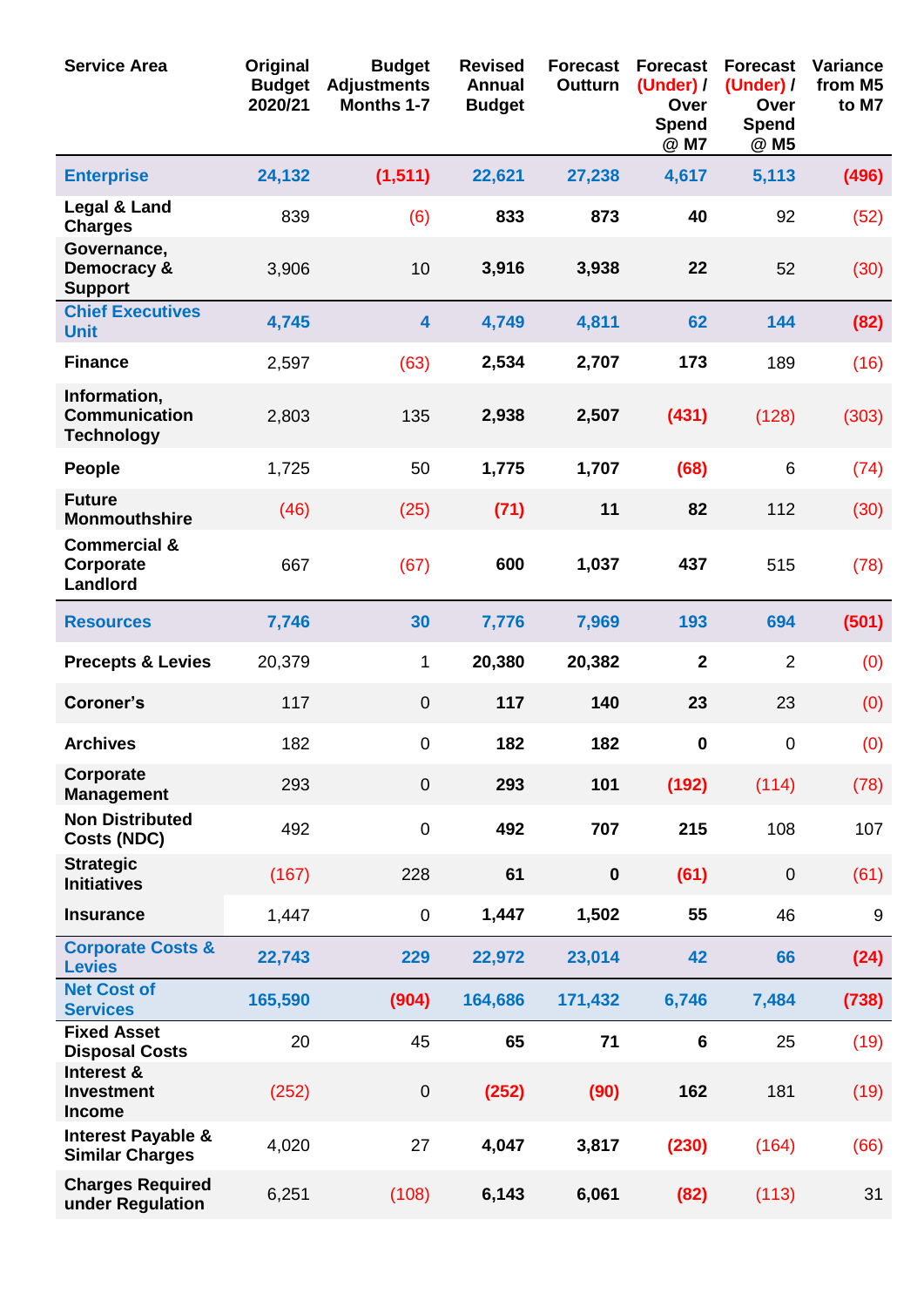| <b>Service Area</b>                                  | Original<br><b>Budget</b><br>2020/21 | <b>Budget</b><br><b>Adjustments</b><br><b>Months 1-7</b> | <b>Revised</b><br><b>Annual</b><br><b>Budget</b> | <b>Forecast</b><br><b>Outturn</b> | <b>Forecast</b><br>(Under) /<br>Over<br><b>Spend</b><br>@ M7 | <b>Forecast</b><br>(Under) /<br>Over<br>Spend<br>@ M5 | <b>Variance</b><br>from M5<br>to M7 |
|------------------------------------------------------|--------------------------------------|----------------------------------------------------------|--------------------------------------------------|-----------------------------------|--------------------------------------------------------------|-------------------------------------------------------|-------------------------------------|
| <b>Other Investment</b><br><b>Income</b>             | (1, 153)                             | 1,153                                                    | $\bf{0}$                                         | (14)                              | (14)                                                         | (12)                                                  | (2)                                 |
| <b>Borrowing Cost</b><br><b>Recoupment</b>           | (3, 425)                             | 50                                                       | (3, 375)                                         | (3, 380)                          | (5)                                                          | (0)                                                   | (5)                                 |
| <b>Contributions to</b><br><b>Reserves</b>           | 143                                  | $\mathbf 0$                                              | 143                                              | 143                               | $\mathbf 0$                                                  | $\mathbf 0$                                           | $\mathbf 0$                         |
| <b>Contributions</b><br>from reserves                | (747)                                | (4)                                                      | (751)                                            | (751)                             | $\bf{0}$                                                     | $\overline{0}$                                        | $\overline{0}$                      |
| <b>Appropriations</b>                                | 4,857                                | 1,163                                                    | 6,020                                            | 5,857                             | (163)                                                        | (83)                                                  | (80)                                |
| <b>Expenditure to be</b><br><b>Financed</b>          | 170,447                              | 259                                                      | 170,706                                          | 177,289                           | 6,583                                                        | 7,401                                                 | (818)                               |
| <b>General</b><br><b>Government</b><br><b>Grants</b> | (64, 823)                            | 0                                                        | (64, 823)                                        | (64, 823)                         | $\mathbf 0$                                                  | $\overline{0}$                                        | $\overline{0}$                      |
| <b>Non Domestic</b><br><b>Rates</b>                  | (32, 937)                            | $\mathbf 0$                                              | (32, 937)                                        | (32, 937)                         | $\mathbf 0$                                                  | $\overline{0}$                                        | $\mathbf 0$                         |
| <b>Council tax</b>                                   | (79, 572)                            | (259)                                                    | (79, 831)                                        | (80, 216)                         | (385)                                                        | (305)                                                 | (80)                                |
| <b>Council Tax</b><br><b>Benefit Support</b>         | 6,885                                | $\pmb{0}$                                                | 6,885                                            | 7,113                             | 228                                                          | 324                                                   | (96)                                |
| <b>Financing</b>                                     | (170, 447)                           | (259)                                                    | (170, 706)                                       | (170, 863)                        | (157)                                                        | 20                                                    | (177)                               |
| <b>Net General Fund</b><br>(Surplus) / Deficit       | $\bf{0}$                             | $\bf{0}$                                                 | $\bf{0}$                                         | 6,426                             | 6,426                                                        | 7,421                                                 | (995)                               |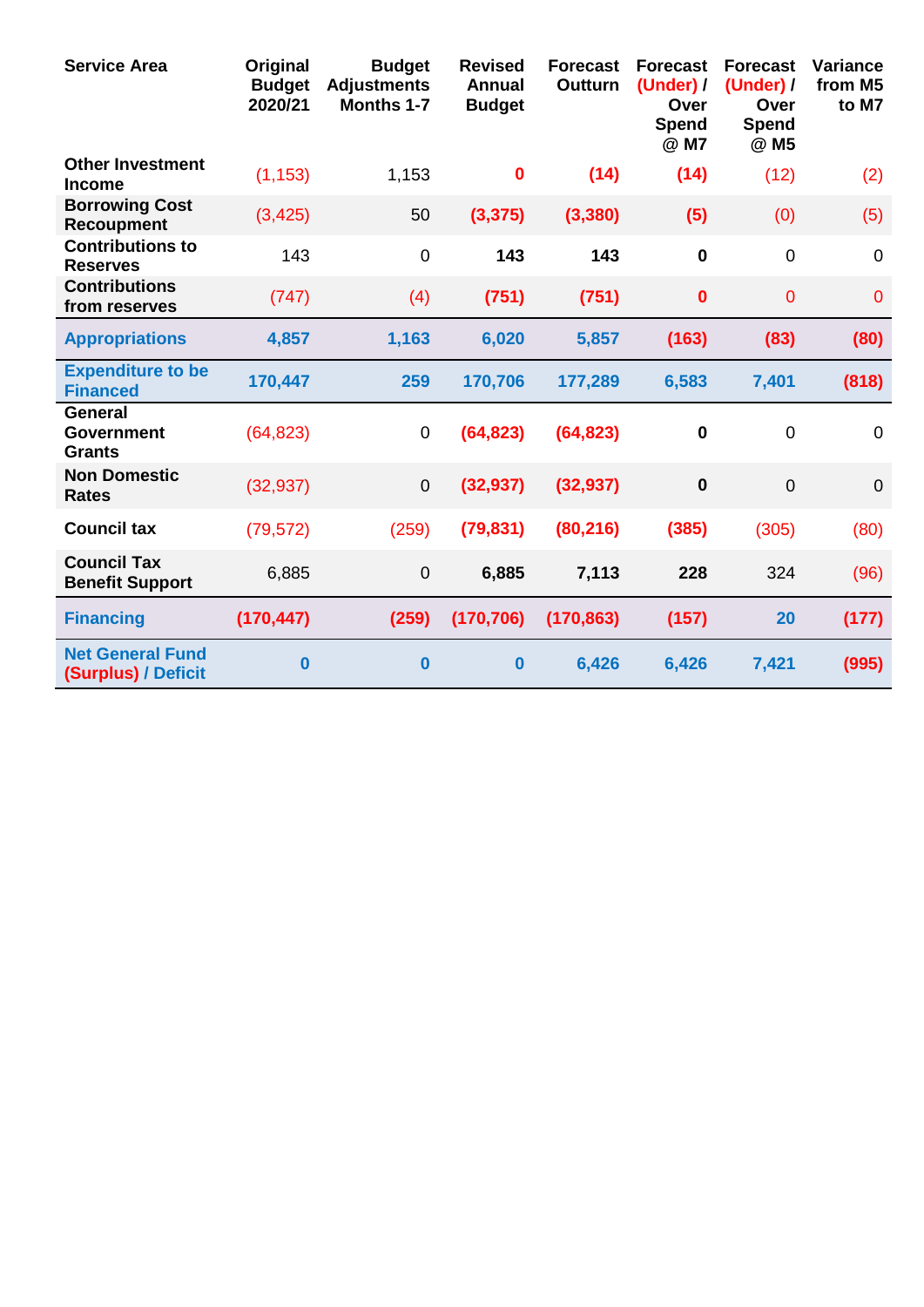# **DIRECTORATE – DIVISION VARIANCE COMMENTS**

| <b>SOCIAL CARE, HEALTH &amp;</b><br><b>SAFEGUARDING</b> | Month 2 | Month 5 | <b>Month 7</b> | Month 9 | <b>Outturn</b> |
|---------------------------------------------------------|---------|---------|----------------|---------|----------------|
| Deficit / (Surplus) £'000s                              | 1,630   | 1.448   | 1.707          |         |                |

## **SOCIAL CARE, HEALTH & SAFEGUARDING DIRECTOR'S COMMENTARY:**

The month 7 directorate forecast outturn for 2020/21 shows an overspend of £1.707m, a marginal increase since M5 of £259k, after accounting for the Social Care Workforce and Sustainability Grant from Welsh Government of £984k. At M7, our Children Looked After numbers stand at 222 (remaining at the same overall number since month 5) and significant income has been lost in Registrars resulting from the COVID-19 pandemic and cancelled appointments. The Welsh Government has yet to commit to their level of funding to cover the loss of pre booking wedding ceremonies. Of the overall over spend; £346k is because of the pressure from the additional 1.75% unfunded staff pay award and £242k from the 2% staff efficiency saving being deemed unachievable.

The **Adult Services** division is forecasting an overspend of £69k mainly due to the increase in care packages in Monmouth and spend in our own care at home service, partially offset by reduced activity resulting from COVID-19 with the closure of day centres and our in house respite facilities. This area of the directorate has benefitted in year from the Social Care Workforce and Sustainability Grant (SCWS) and Intermediate Care Funding (ICF), with the ICF having a planned termination date of 31<sup>st</sup> March 2022. The SCWS grant of circa £1m is expected to continue into 2021/22, however as it sits outside of core Welsh Government funding it is important to highlight as a budgetary risk moving forward given that the amount could vary, additional grant terms could be applied or it may cease.

**Children's Services** has a predicted overspend of £1.460m, which remains unchanged since the reported M5 forecast. This element of the directorate received a significant injection as part of the 2020/21 budget allocation; however, this was based on CLA numbers at that time being 197. Since the budget for 2020/21 was set, the service had a further influx of children to 219 at the end of 2019/20, and present count CLA stands at 222 and legal costs still remain at a predicted over spend of £238k.

**Public Protection** continues to strive to remain within its budget allocation, but the COVID 19 pandemic has hit this small service hard and is estimating an overspend of £178K. This is due to the indication that income loss in Registrars may not be fully funded by Welsh Government resulting from cancelled marriages and people not pre booking ceremonies because of COVID-19. Welsh Government have indicated that they will review the overall position towards the end of the financial year and assess if they consider Local Authorities losses to only be delayed or indeed lost.

| <b>ADULT SERVICES</b>      |         |         |         |         |                |
|----------------------------|---------|---------|---------|---------|----------------|
| <b>Outturn Forecast</b>    | Month 2 | Month 5 | Month 7 | Month 9 | <b>Outturn</b> |
| Deficit / (Surplus) £'000s | 24      | 156     | 180     |         |                |

Due to the additional pay award, not achieving the 2% staff efficiency saving and additional spend in the care at home service.

| <b>CHILDREN SERVICES</b>   |         |         |         |         |                |
|----------------------------|---------|---------|---------|---------|----------------|
| <b>Outturn Forecast</b>    | Month 2 | Month 5 | Month 7 | Month 9 | <b>Outturn</b> |
| Deficit / (Surplus) £'000s | 1,575   | 1,459   | .460    |         |                |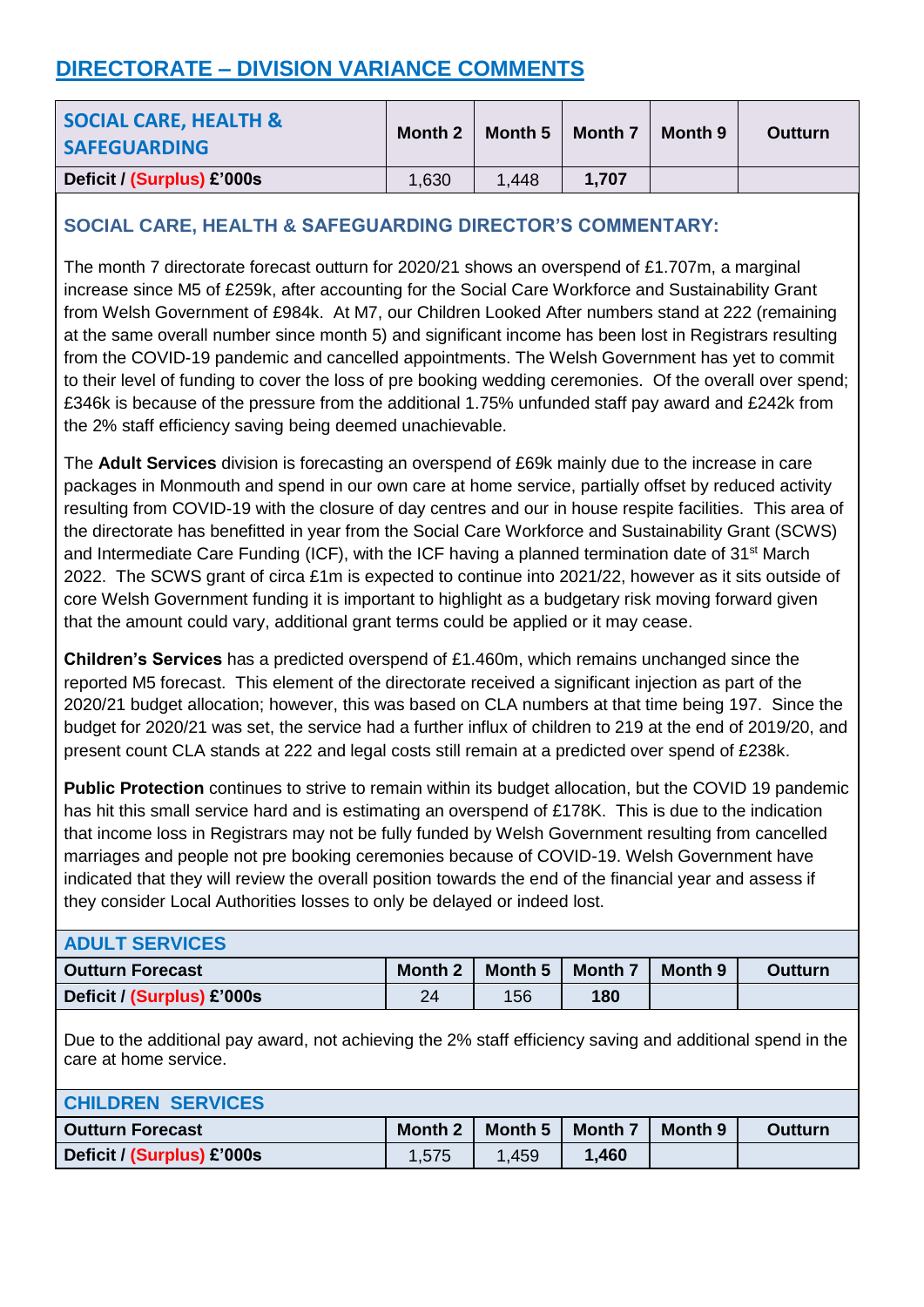£1m overspend in providing care and placements for our 222 Looked After Children, £238k overspend in legal costs and the remaining overspend as a result of continued use of agency staffing which currently stands at 6 being employed plus the increased staff pay award.

| <b>Outturn Forecast</b>                                                                                                                                                       | <b>Month 2</b> | Month 5            | Month 7 | Month 9 | <b>Outturn</b> |
|-------------------------------------------------------------------------------------------------------------------------------------------------------------------------------|----------------|--------------------|---------|---------|----------------|
| Deficit / (Surplus) £'000s                                                                                                                                                    | (63)           | (209)              | (4)     |         |                |
| Mainly on budget but this is being held up by a circa £1m SCWS grant which ends this financial year.                                                                          |                |                    |         |         |                |
| <b>COMMISSIONING</b>                                                                                                                                                          |                |                    |         |         |                |
| <b>Outturn Forecast</b>                                                                                                                                                       | <b>Month 2</b> | Month 5            | Month 7 | Month 9 | <b>Outturn</b> |
| Deficit / (Surplus) £'s                                                                                                                                                       | (118)          | (63)               | (103)   |         |                |
|                                                                                                                                                                               |                |                    |         |         |                |
| Ongoing vacant Commissioning Officer post and realignment of Service Level Agreements and<br>Contracts, but reduced by increased staff pay award.<br><b>PUBLIC PROTECTION</b> |                |                    |         |         |                |
|                                                                                                                                                                               | <b>Month 2</b> | Month <sub>5</sub> | Month 7 | Month 9 | <b>Outturn</b> |
| <b>Outturn Forecast</b><br>Deficit / (Surplus) £'s                                                                                                                            | 211            | 109                | 178     |         |                |

Welsh Government have indicated that they will review the overall position towards the end of the financial year and assess if they consider Local Authorities losses to only be delayed or indeed lost.

| <b>RESOURCES &amp; PERFORMANCE</b> |         |         |                |         |                |
|------------------------------------|---------|---------|----------------|---------|----------------|
| <b>Outturn Forecast</b>            | Month 2 | Month 5 | <b>Month 7</b> | Month 9 | <b>Outturn</b> |
| Deficit / (Surplus) £'000s         |         |         | (4)            |         |                |
|                                    |         |         |                |         |                |

As a result of previous vacant posts within the Finance team, diluted slightly by the increased staff pay award.

| <b>CHILDREN &amp; YOUNG PEOPLE</b>                                                                                                                                                                                                                                                                                     | <b>Month 2</b> | Month 5 | <b>Month 7</b> | Month 9        | Outturn        |
|------------------------------------------------------------------------------------------------------------------------------------------------------------------------------------------------------------------------------------------------------------------------------------------------------------------------|----------------|---------|----------------|----------------|----------------|
| Deficit / (Surplus) £'000s                                                                                                                                                                                                                                                                                             | 84             | 19      | 125            |                |                |
| <b>CHILDREN &amp; YOUNG PEOPLE DIRECTOR'S COMMENTARY:</b>                                                                                                                                                                                                                                                              |                |         |                |                |                |
| The Directorate's Month 7 position is an over spend of £125k, which is largely due to the overspend on<br>ALN. However, this has been partially offset by the surplus balance following the closure of Mounton<br>House, which has been transferred to the central CYP budgets to support the wider education budgets. |                |         |                |                |                |
| <b>INDIVIDUAL SCHOOLS BUDGET</b>                                                                                                                                                                                                                                                                                       |                |         |                |                |                |
| <b>Outturn Forecast</b>                                                                                                                                                                                                                                                                                                | <b>Month 2</b> | Month 5 | <b>Month 7</b> | <b>Month 9</b> | <b>Outturn</b> |
| Deficit / (Surplus) £'000s                                                                                                                                                                                                                                                                                             | $\Omega$       | (264)   | (316)          |                |                |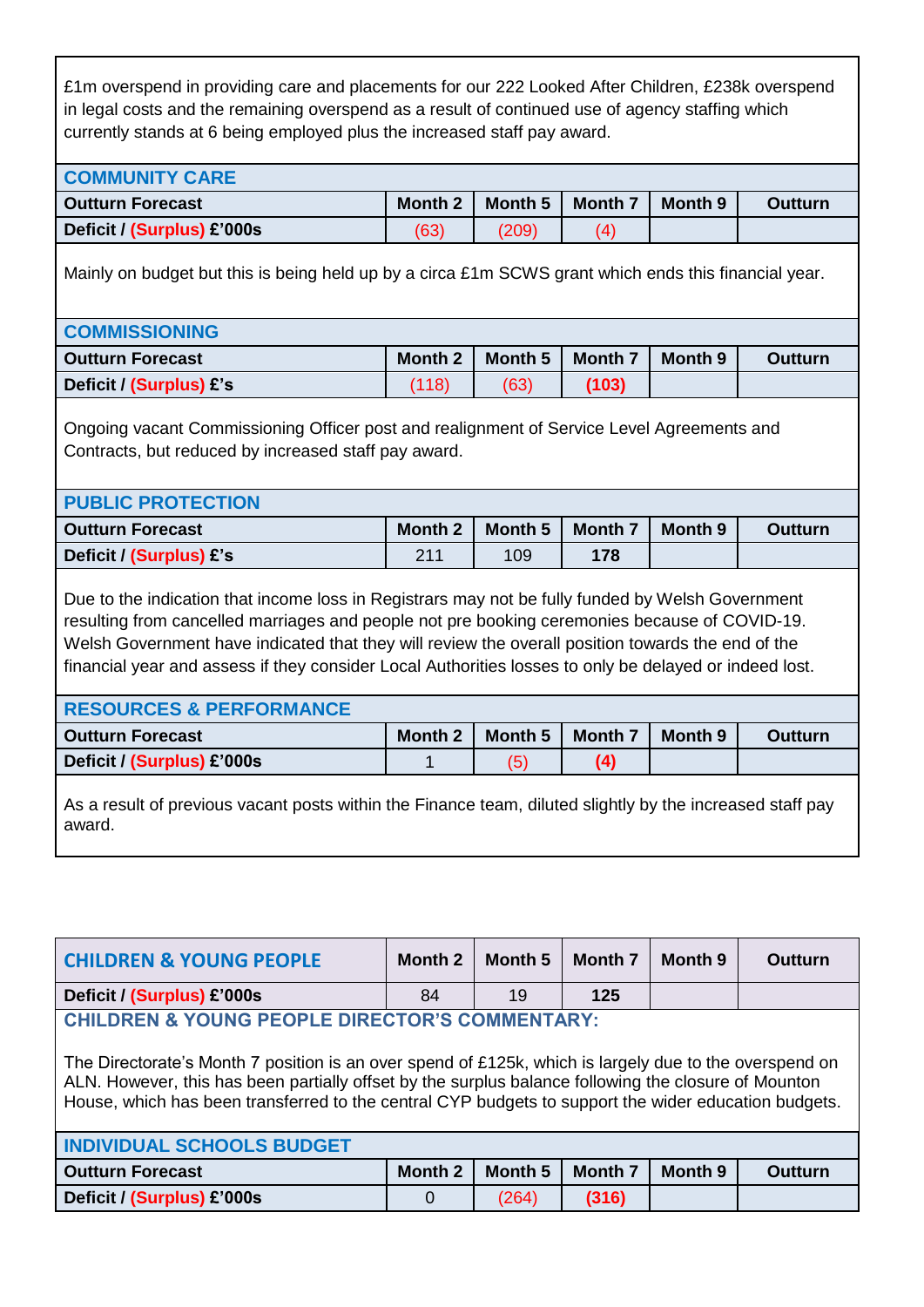Increase in underspend of £52k is due to the Post 16 Teacher Pay Award being funded.

| <b>RESOURCES</b>           |         |         |         |         |                |
|----------------------------|---------|---------|---------|---------|----------------|
| <b>Outturn Forecast</b>    | Month 2 | Month 5 | Month 7 | Month 9 | <b>Outturn</b> |
| Deficit / (Surplus) £'000s | 37      | 22      | 14      |         |                |
|                            |         |         |         |         |                |

Additional IT Licence costs reported at month 5, are now due to materialise in 2021-22.

| <b>STANDARDS</b>                                                                                                                                                                                                                                                                                                   |         |         |                                                                         |         |                |
|--------------------------------------------------------------------------------------------------------------------------------------------------------------------------------------------------------------------------------------------------------------------------------------------------------------------|---------|---------|-------------------------------------------------------------------------|---------|----------------|
| <b>Outturn Forecast</b>                                                                                                                                                                                                                                                                                            | Month 2 | Month 5 | <b>Month 7</b>                                                          | Month 9 | <b>Outturn</b> |
| Deficit / (Surplus) £'000s                                                                                                                                                                                                                                                                                         | 47      | 261     | 426                                                                     |         |                |
| Recoupment increased by (income received from other LA's)<br>Independent placement costs overspent by<br>Other LA placement costs overspent by<br>Additional support for pupils attending our schools overspent by<br>Underspend on early years (rising 3's) due to school closure<br>Overspend on breakfast clubs |         |         | (E241,000)<br>£115,000<br>£130,000<br>£495,000<br>(E150,000)<br>£88,000 |         |                |

Within the overspend of £495,000 relating to the additional support for pupils attending our own schools, £200,000 relates to additional funding for the additional learning needs units in Overmonnow (£100k) and Monmouth Comprehensive (£100k). Both these units are able to accommodate more MCC pupils, resulting in less pupils needing to be educated either in independent or other LA schools. While this has resulted in an overspend, the fees paid for the other schools would have resulted in the overspend being higher.

Included in the independent placement costs is £108,000 relating to the three remaining pupils at Mounton House, the funding has been transferred from Mounton House to support this.

Breakfast clubs have seen a reduction in numbers since re-opening following the Summer Term lockdown, which has led to a reduction in income.

| <b>ENTERPRISE</b>          | Month 2 | Month 5 | <b>Month 7</b> | Month 9 | Outturn |
|----------------------------|---------|---------|----------------|---------|---------|
| Deficit / (Surplus) £'000s | 5.950   | 5,113   | 4,617          |         |         |

### **ENTERPRISE DIRECTOR'S COMMENTARY:**

The Enterprise and MonLife Directorate is forecasting an outturn position of £4.617m adverse at month 7. The impact of COVID-19 has been significant across all of the services with both a loss of income and additional costs incurred to operate critical front line services during the pandemic. In addition to the direct impacts of the pandemic service areas have identified pressures where budget savings have not been implemented or ongoing pressures continue to affect services.

Each service area sets out the detail behind these projections in the next sections of this report and the key financial issues and implications that have arisen since COVID-19 and lockdown commenced. The loss of income for MonLife, grounds maintenance, private hire in home to school transport, car parking and trade waste is significant. It is not anticipated that these income streams will be restored fully within this financial year and assumptions have been built into the forecast to account for when the services reopen and recommenced.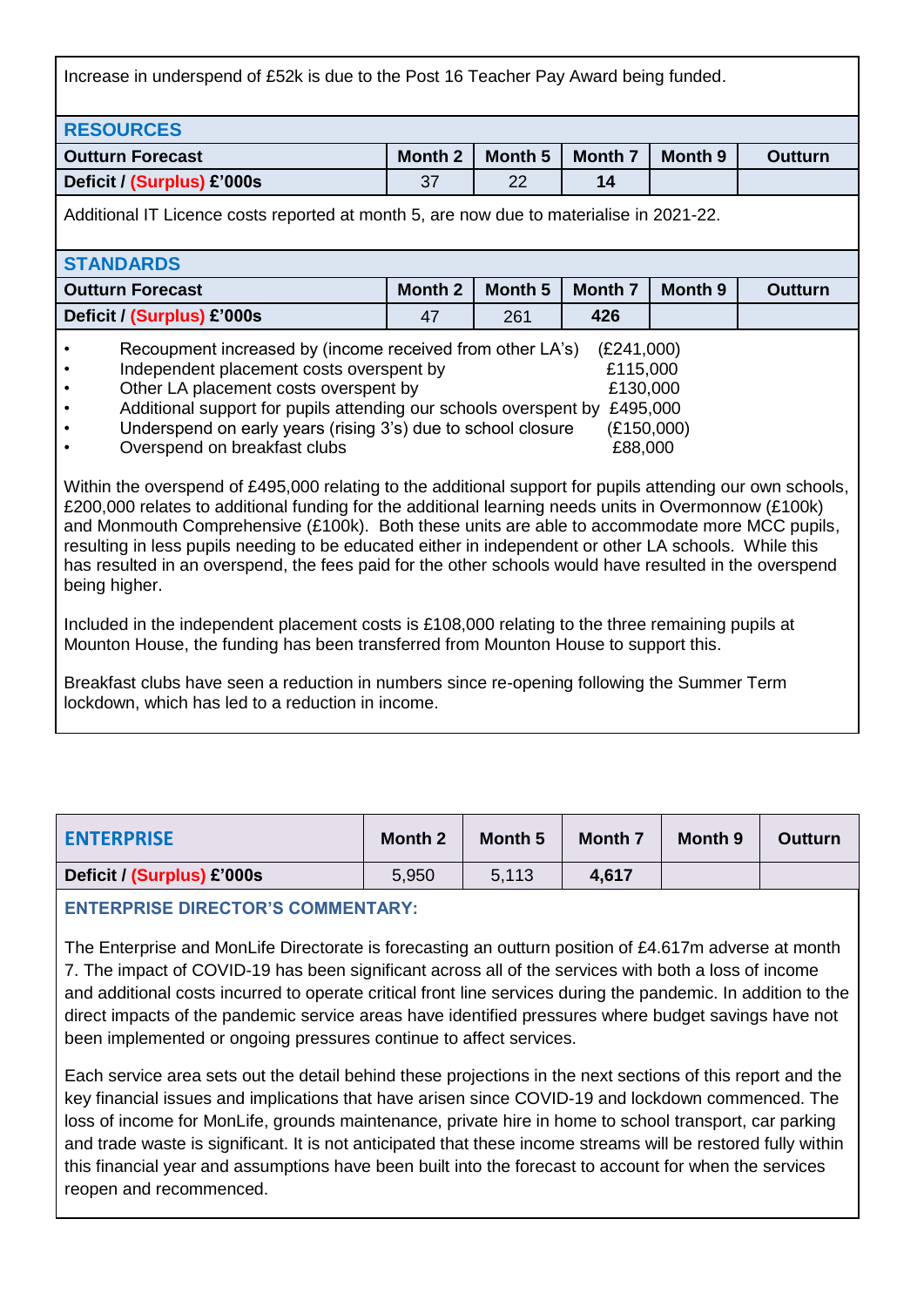Due to the school closure's there has been a direct impact upon the income within schools catering, home to school transport and outdoor education and with ongoing social distancing, bubble and COVID-19 requirements this will have a long term impact on these services. There are also significant increased costs across the directorate, for example, there are additional resource requirements to operate services whilst complying with social distancing within building cleaning, highways, waste services and grounds maintenance as examples.

Across all Services, we are looking to ensure that all eligible additional costs and income losses will be claimed against any Welsh Government funding being made available.

| <b>Outturn Forecast</b>    | <b>Month 2</b> | <b>Month 5</b> | <b>Month 7</b> | Month 9 | Outturn |
|----------------------------|----------------|----------------|----------------|---------|---------|
| Deficit / (Surplus) £'000s | 46             | 29             | (50)           |         |         |

Business Growth & Enterprise is forecasting a £50k underspend, this can be split down to the following:

**Abergavenny Borough Theatre** – Break-even, the theatre was expecting a £56k overspend but have benefitted from an Arts Council for Wales grant to help fund running costs during Covid-19 lockdown. This is the reason for the positive swing from Month 5.

- **Communications**  £4k underspend due to improved income.
- **Community & Partnership Development** £21k underspend, this is mainly due to staff savings as we have been able to passport core costs to grant funding.
- **Enterprise Management** £17k overspend due to unfunded pay award.
- **Strategic Projects** £42k underspend mainly due to staff savings as we have moved costs relating to collaboration to capital as part of capitalisation directive.

| <b>FACILITIES &amp; FLEET MANAGEMENT</b> |                |         |                |         |         |  |  |
|------------------------------------------|----------------|---------|----------------|---------|---------|--|--|
| <b>Outturn Forecast</b>                  | <b>Month 2</b> | Month 5 | <b>Month 7</b> | Month 9 | Outturn |  |  |
| Deficit / (Surplus) £'000s               | 1,339          | 1.097   | 1,222          |         |         |  |  |

Facilities & Fleet Management is forecasting to overspend by £1,222k – the services within this area are being heavily impacted by the Covid-19 outbreak.

• **Catering** - £409k overspend. The service is anticipating a £596k shortfall in school meal income due to the effect of Covid-19. Schools were closed until mid-July and we are only forecasting meal uptake to be 40% of normal levels for the rest of the year now that pupils have returned. This has been part offset by a reduction in supplies and services due to the reduced meal numbers and staff furlough credits. In addition we are also experiencing pressure on our free school meal budget, the number of pupils entitled to Free School Meals (FSM) have risen from 1,390 to 1,640. There is no additional budget provision for this so if we have 100% uptake between now and year end our income from paid meals will reduce further. We are anticipating that all income losses will be funded by the WG income loss grant.

• **Building Cleaning** - £22k underspend. Forecasted income levels remain similar to last year so we are anticipating an under spend against budget. The level of cleaning within our buildings and schools has increased due to Covid-19 requirements and the extra cleaning hours are funded by the WG hardship fund, so the additional cost has not been included in the forecast. In addition, the service has received a schools cleaning grant which has helped cover the increased costs linked to the more expensive chemicals needed to kill COVID-19.

- **Passenger Transport** £631k overspend, due in the main to:-
	- $\triangleright$  Private Hire & Service 65 £259k loss of private hire income, as we anticipate no private hires, school trips etc. for the rest of the year.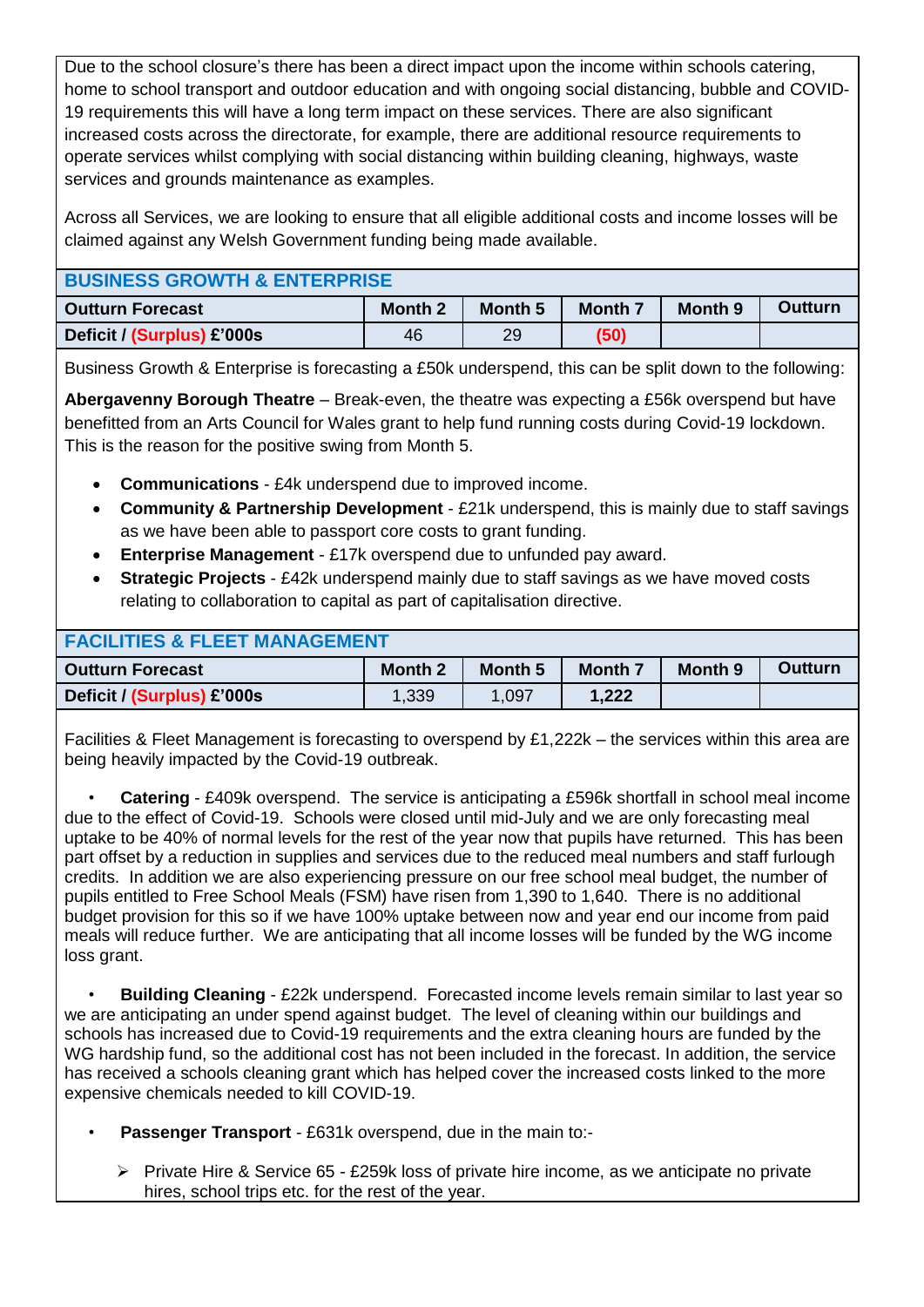School Transport Operations - £402k overspent, combination of historic staff pressure c/fwd from 2019-20 and estimated additional hours required to cover new Covid-19 transport arrangements and additional staffing required to cover recent contract hand backs.

- Commissioning £29k underspend, due to :-
	- **Staff vacancies.**
	- A 25% reduction in contractor payments for Apr-Aug during Covid-19 lockdown.

 Offset by, the cost of covering contract hand backs - due to the low number of available operators within the surrounding area we are finding that replacing contracts are coming at price premium, due to Covid-19 contracts have had to be split and additional vehicles put on to cover.

- **Fleet Maintenance** £204k overspend, due to:-
	- $\triangleright$  The unit is incurring additional vehicle maintenance costs due to the authority's fleet increasing in number due in the main to Covid-19 requirements.
	- $\triangleright$  Increased depot maintenance.
	- $\triangleright$  A reduction in members of the Green Car scheme has hit savings (£6k).

| NEIGHBOURHOOD SERVICES     |                |         |                |         |                |
|----------------------------|----------------|---------|----------------|---------|----------------|
| <b>Outturn Forecast</b>    | <b>Month 2</b> | Month 5 | <b>Month 7</b> | Month 9 | <b>Outturn</b> |
| Deficit / (Surplus) £'000s | 1,456          | 1,153   | 783            |         |                |

Neighbourhood services is forecasting to overspend by £783k – the services within this area have been heavily impacted by the Covid-19 outbreak.

• **Highways & Street Lighting** - Forecasting a £72k underspend. This is due to a saving in Street Lighting as electricity price increases were less than budgeted and due to Kwh savings from energy efficient lamp replacement, there is a one-off saving, as we will only see a part year financing loan repayment in 2020-21. Highways Operations and Swtra are currently forecasting to break-even.

- **Waste & Street Scene** £854k overspend This can be broken down into 2 main areas:-
	- Waste Services £698k overspend due to:-
		- Staff Costs overspending by £231k due to the need to bring in more resource to cope with the impact of Covid-19. This forecast assumes social distancing measures will continue until financial year-end.
		- Vehicle Hire & running costs increasing by £61k extra vehicles have been brought in to help with social distancing of workforce, as above we expect this to continue until year-end.
		- External Income reducing by  $£56k The$  lockdown has meant that trade income and re-use shop income will not hit budget.
		- Non-Covid related pressures £350k due to abeyance of Usk CA site closure (£30k), pressure caused by no budget increase for contracts and fuel inflation and the delayed roll out of polyprop bags. In addition the volatility in the recycling market due to Brexit and Covid continue to impact negatively on treatment and disposal costs for recycling and waste materials. This has been part offset by savings in project staff vacancies. In addition we have moved £101k of revenue spend relating to service transformation to capital as part of the capitalisation directive, this is one of the reasons for the improvement from Month 5.
	- $\triangleright$  Grounds Maintenance £157k overspend the service has been greatly affected by the Covid-19 outbreak, grounds staff and vehicles were initially redeployed to help in the waste service so external income generation has been affected.

Both services have benefitted in quarter 1 from WG Covid-19 funding to cover lost income and additional spend and we are hopeful that this will continue for the remainder of the year. The forecast above assumes no further grant so if we do receive more the position will improve.

### **Planning, Housing, Highways Development & Flooding**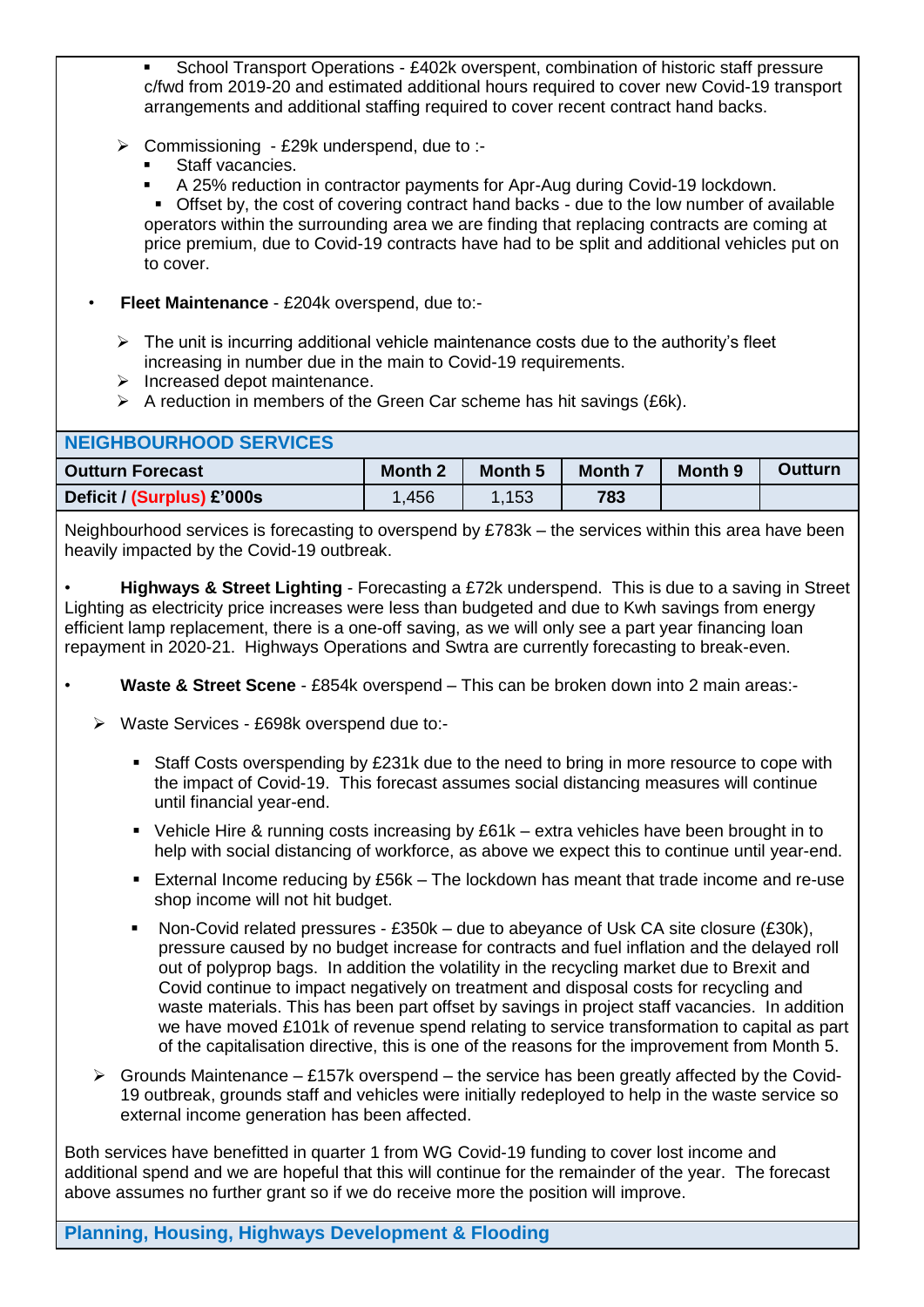| <b>Outturn Forecast</b>    | <b>Month 2</b> | Month 5 | <b>Month 7</b> | Month 9 | Outturn |
|----------------------------|----------------|---------|----------------|---------|---------|
| Deficit / (Surplus) £'000s | 1,011          | .067    | 993            |         |         |

Planning & Housing is forecasting to overspend by £993k.

- **Planning & Building Control** £199k net overspend mainly due to shortfalls in planning income and building control fees because of Covid-19 lockdown.
- **Planning Policy** £175k underspend, due to £128k of RLDP costs being moved to the capitalisation directive and an underspend of £47k of professional and specialist fees costs due to delays in the LDP.
- **Housing** is forecasting a £567k overspend, main areas include :-
	- $\triangleright$  A £527k overspend relating to housing our homeless in line with WG policy:-
		- B&B costs are expected to overspend by £223k.
		- We are estimating Emergency hostel increases of £260k due to additional security measures.
		- Increased private rental costs of £44k, as more accommodation is required as a result of homelessness issue.
		- It is anticipated that all of the above will be covered by the WG Covid-19 Hardship fund.
	- $\triangleright$  Reduced income in Renovation grants as Covid-19 lockdown has affected fees (£50k).
	- $\triangleright$  £5k overspend in software costs.
- **Car Parking, Highways Development & Flooding** £402k overspend. Main areas:-
	- Car Parks overspending by £592k Pay & Display and Parking Enforcement income has been affected by the Covid-19 lockdown and we are anticipating a £525k shortfall on our income budget, in addition, we have increased costs in rates, transport and supplies and services of £67k. We are anticipating that the income shortfall will be funded by WG grant.
	- $\triangleright$  Highways Development & Flooding underspending by £189k this is mainly due to staff vacancies across the department where the decision has been made to freeze vacant posts to help with recovery of car park overspend.

## **(MONLIFE) Countryside & Culture**

| <b>Outturn Forecast</b>    | <b>Month 2</b> | Month 5 | <b>Month 7</b> | Month 9 | <b>Outturn</b> |
|----------------------------|----------------|---------|----------------|---------|----------------|
| Deficit / (Surplus) £'000s | 42             | 40      | 81             |         |                |

**Countryside & Culture** is forecasting a £81k overspend. This is predominately down to lost income from event cancellations, postponement of workshops and shop closures in Museums and Learning due to the impact of closing sites due to Covid-19

## **(MONLIFE) Finance & Business Development**

| <b>Outturn Forecast</b>    | <b>Month 2</b> | Month 5 | Month 7 | <b>Month 9</b> | <b>Outturn</b> |
|----------------------------|----------------|---------|---------|----------------|----------------|
| Deficit / (Surplus) £'000s | (118)          | (150)   | (106)   |                |                |

Finance & Business Development is forecasting to underspend by £106k. There has been lost income due to Covid-19 closures at Tintern Station and Caldicot Castle of £70k, but this has been offset by staff underspends across the services as posts have been purposely held vacant.

## **(MONLIFE) Leisure, Youth & Outdoor Adventure**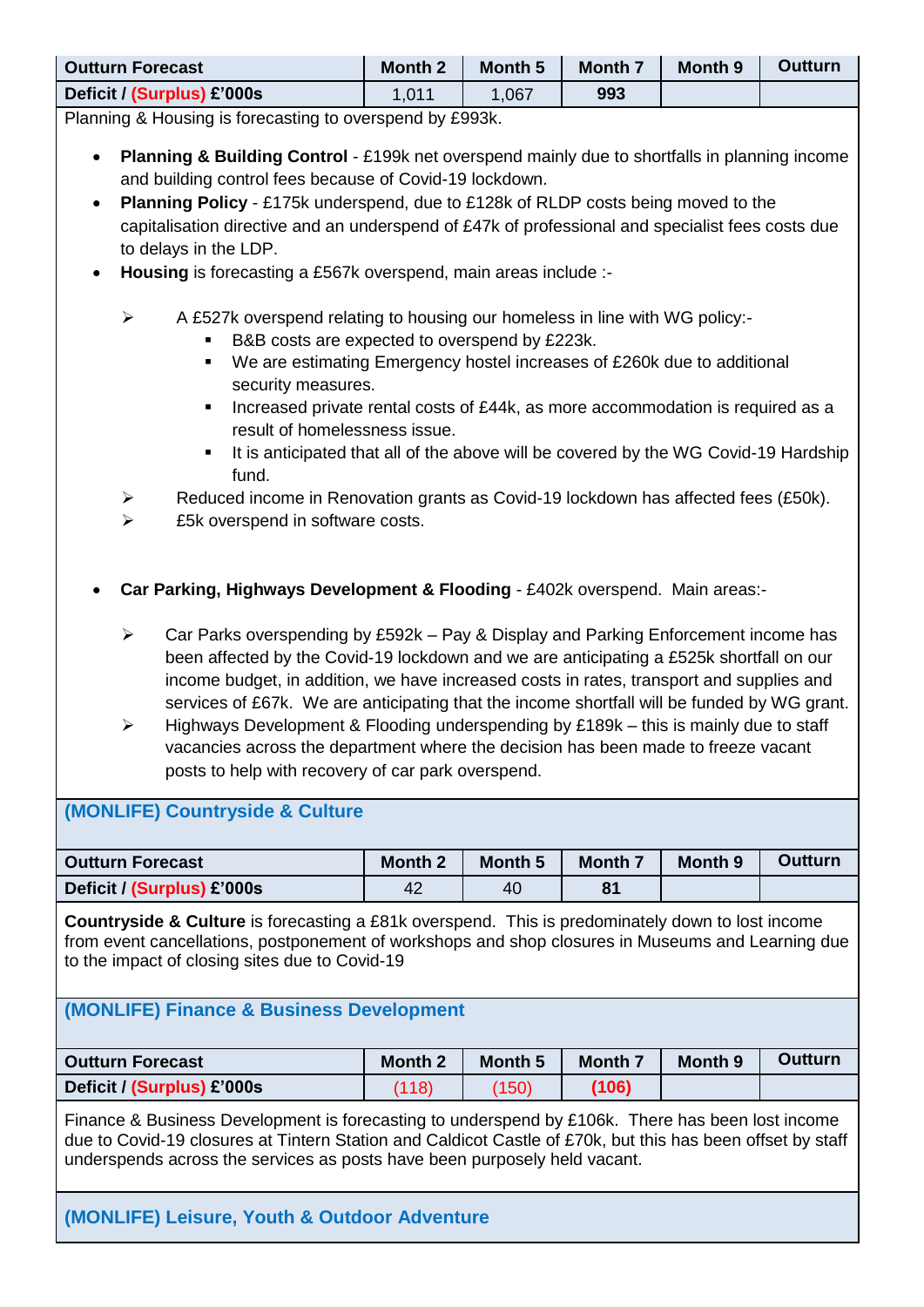| <b>Outturn Forecast</b>    | <b>Month 2</b> | <b>Month 5</b> | <b>Month 7</b> | <b>Month 9</b> | <b>Outturn</b> |
|----------------------------|----------------|----------------|----------------|----------------|----------------|
| Deficit / (Surplus) £'000s | 2,173          | .877           | 1,694          |                |                |

**Leisure, Youth & Outdoor Adventure** is forecasting a £1,694k overspend.

**Leisure Centres** are reporting a combined overspend of £1,573k. Even though our 4 centres reopened earlier than expected, we have not been able to fully open all facilities and because of social distancing, have introduced restrictions on numbers. Significant numbers of people (3,000) are continuing to freeze their memberships but we have seen a large number of cancellations (2,000 to date) resulting in a big hit on income generation. Outdoor Adventure is forecasting a £177k overspend. Both sites have been closed since March and we do not expect them to re-open for residential accommodation visits until January with anticipated income at a fraction of original budget. The over spend has reduced from M5 as we have received qtr1 income loss grant from WG.

The **Youth & Community Team** is reporting a £55k underspend due to staff vacancies.

The department has benefitted in quarter 1 from WG Covid-19 funding to cover lost income and additional spend and we are hopeful that this will continue for the remainder of the year. The forecast above assumes no further grant so if we do receive more then the position will improve.

| <b>CHIEF EXECUTIVES UNIT</b>    | Month 2        | Month 5 | <b>Month 7</b> | Month 9 | Outturn        |
|---------------------------------|----------------|---------|----------------|---------|----------------|
| Deficit / (Surplus) £'000s      | 187            | 144     | 62             |         |                |
| <b>LEGAL &amp; LAND CHARGES</b> |                |         |                |         |                |
| <b>Outturn Forecast</b>         | <b>Month 2</b> | Month 5 | <b>Month 7</b> | Month 9 | <b>Outturn</b> |
| Deficit / (Surplus) £'000s      | 78             | 92      | 40             |         |                |
|                                 |                |         |                |         |                |

Land Charges is forecasting to overspend by £50k due to a reduction in income as a result of the impact Covid-19 has had on the Housing market. This is a £13k improvement from month 5 as income activity has been higher than previously anticipated.

Legal is forecasting to underspend by £11k; this is mainly due to savings in employee costs as it has been decided not to fill the employment lawyers post, this saving has been offset by decreased fee income. This is a £39k improvement from month 5 mainly due to the decision not to fill the post in the structure.

| <b>GOVERNANCE, DEMOCRACY &amp; SUPPORT</b> |         |         |                |         |                |  |
|--------------------------------------------|---------|---------|----------------|---------|----------------|--|
| <b>Outturn Forecast</b>                    | Month 2 | Month 5 | <b>Month 7</b> | Month 9 | <b>Outturn</b> |  |
| Deficit / (Surplus) £'000s                 | 109     | 52      | 23             |         |                |  |

Community Hubs are forecasting to overspend by £10k this is due to over spends in Usk PO, as this budget area is not being completely funded and therefore running at a loss, also there is insufficient budget provision for Gilwern Library. This is offset in part by savings across some of the other hubs due to a decrease in spend on supplies and services. The £7k adverse variance from Month 5 is due to the requirement to purchase more books, it was thought at month 5 that this would not be needed due to the Hubs being closed for a period of time.

The Contact Centre is reporting a £29k overspend, this is down to staff costs exceeding budget as restructure savings are put on hold whilst we deal with Covid-19 issues.

The Corporate Section is forecasting to overspend by £12k, this is due to an overspend relating to supplies and services and a copyright licencing fee.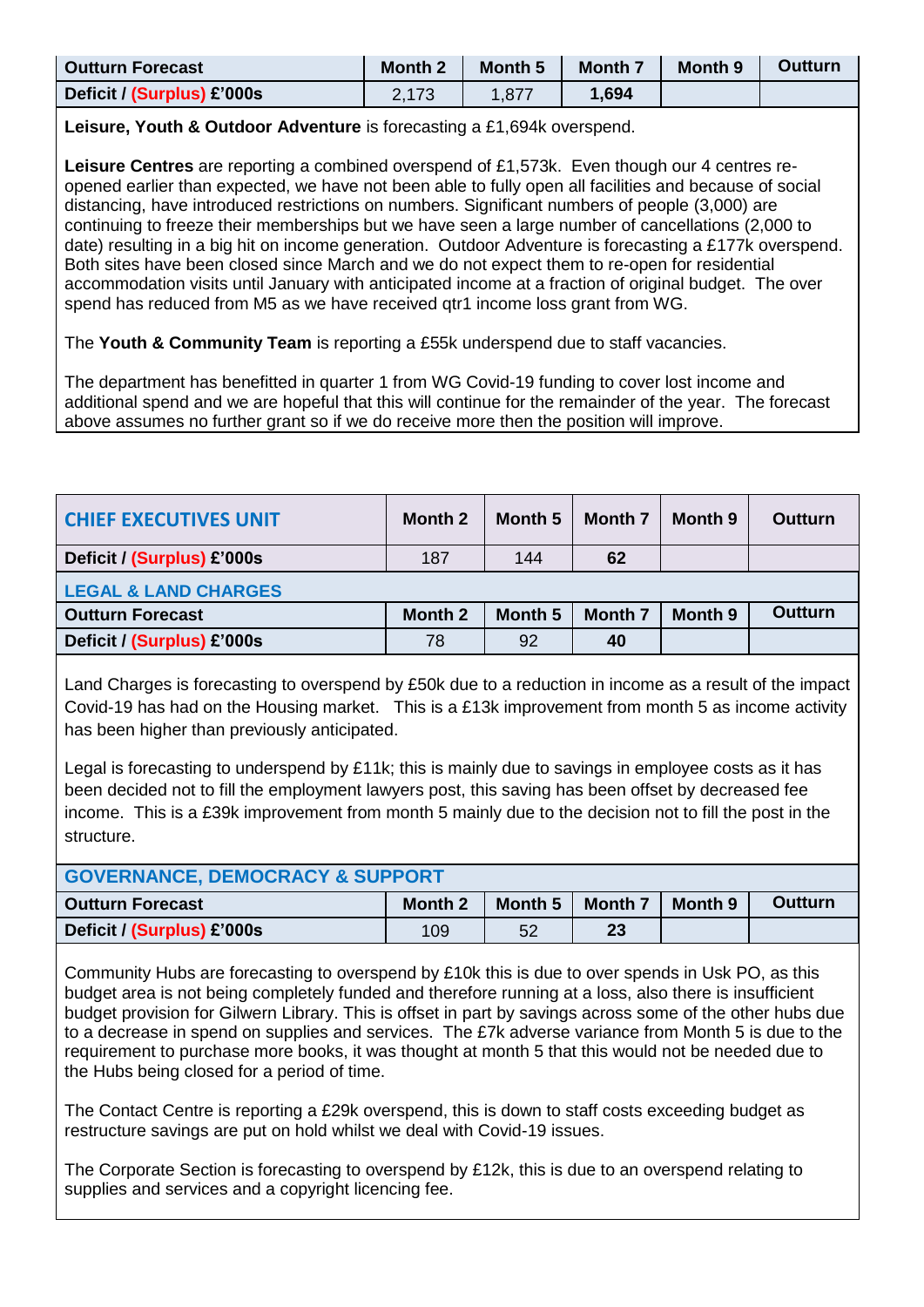The Democratic Services Section is forecasting to underspend by £48,000, this is due to underspends in supplies and services mainly due to Members working from home. The £34k improvement from month 5 is due to further reductions in supplies and services.

Policy and Partnerships is forecasting to overspend by £19k, this is mainly due to an increase in Welsh Language Translation costs.

| <b>RESOURCES</b>                        | <b>Month 2</b> | Month 5 | <b>Month 7</b> | Month 9 | Outturn |  |
|-----------------------------------------|----------------|---------|----------------|---------|---------|--|
| Deficit / (Surplus) £'000s              | 782            | 694     | 193            |         |         |  |
| <b>DESAIIDCES NIDECTADS CAMMENTADY.</b> |                |         |                |         |         |  |

## **URCES DIRECTORS COMMENTARY:**

Whilst the COVID-19 pandemic has adversely impacted front line services the directorate has equally suffered significantly but in different ways. The forecast over spend of £193k is in part offset by vacancy savings and notably where senior finance posts and property posts are not being filled. This is not a sustainable position and will not be a permanent feature.

There is a significant pressure of £429k that centres itself on forecast increases in housing benefit claims, and that includes B&B claims for homeless people, and which doesn't attract full subsidy from DWP. Funding is being sought from Welsh Government's COVID-19 Hardship Fund to meet this pressure.

The directorate is also suffering income shortfalls as a consequence of the COVID-19 pandemic, with shortfalls in summons income, in Raglan training centre, Markets and with shortfalls in budgeted commercial income.

The positive variance identified since month 5 can largely be attributed to the capitalisation of eligible costs as part of the increase in capitalisation directive that was approved at month 5. £309k of Digital programme office costs, £66k of transformational costs and £36k of collaborative costs have been capitalised since month 5.

This remains and evolving and dynamic situation that is under constant review and every effort is being made to curtail non-essential spend in recognition of the directorate and whole authority forecast over spend.

## **FINANCE**

| <b>Outturn Forecast</b>    | <b>Month 2</b> | Month 5 | Month 7 | <b>Month 9</b> | <b>Outturn</b> |
|----------------------------|----------------|---------|---------|----------------|----------------|
| Deficit / (Surplus) £'000s | 137            | 189     | 173     |                |                |

**Finance** - £262k underspend - as a result of senior Finance staff vacancies and maternity leave. This forecast currently assumes these posts will remain vacant for rest of year.

**Audit** - £36k underspend due to staff savings as we have funded collaboration costs through capital as part of capitalisation directive.

**Revenues** - £533k overspend. The outturn has been heavily impacted by Covid-19:

• Benefits is forecasting a £429k overspend. The Covid-19 pandemic continues to put this budget under considerable pressure. Welsh Government guidance requires councils to ensure that no one is sleeping rough. As a consequence the number of B&B claims for housing benefit continue to rise (although we are starting to see some levelling off) Not all this expenditure qualifies for housing benefit subsidy, which is resulting in a budget pressure which will likely continue beyond this financial year.

• Council Tax is forecasting a £125k overspend, £86k of this relates to an anticipated shortfall in summons income, following the closure of courts and the decision to temporarily halt recovery for unpaid council tax and business rates, as a result of COVID-19. The remaining balance relates to a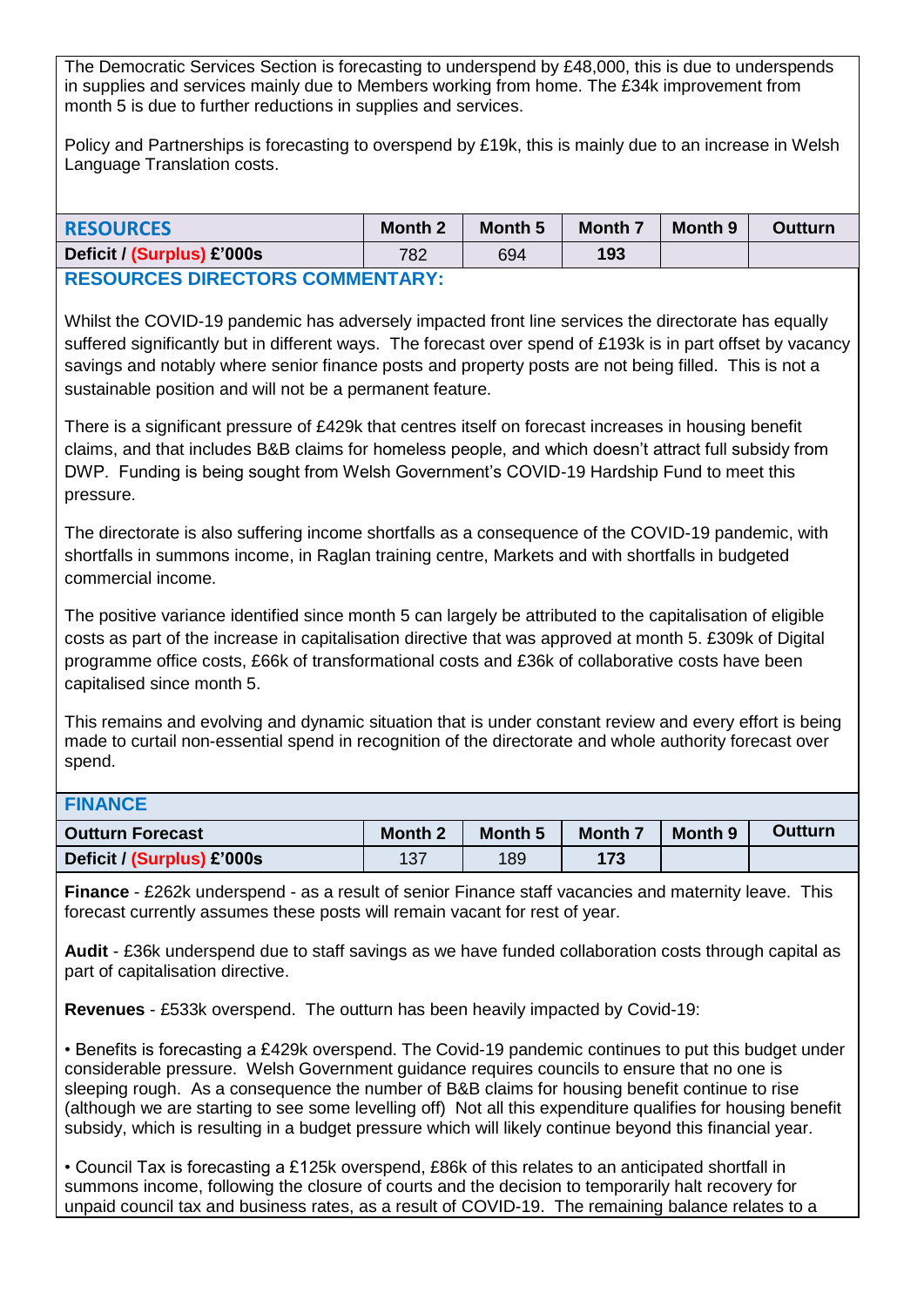staffing overspend as budget has been moved as part of the Resources restructure, this has been offset by underspends within Finance as detailed above.

• Debtors is underspending by £18k due to a staff vacancy saving, due to the financial impact of Covid-19, a decision has been made not to fill this post.

**Systems & Cashiers** - £62k underspend – main reasons relate to software and system development savings and security carrier costs as activity is down due to Covid-19 shutdown.

| <b>INFORMATION, COMMUNICATION &amp; TECHNOLOGY</b> |                |         |         |         |                |
|----------------------------------------------------|----------------|---------|---------|---------|----------------|
| <b>Outturn Forecast</b>                            | <b>Month 2</b> | Month 5 | Month 7 | Month 9 | <b>Outturn</b> |
| Deficit / (Surplus) £'000s                         | 40             | (128)   | (431)   |         |                |

The ICT section is forecasting a £431k underspend. This is due to :-

- Savings within SRS, they are currently predicting a £52k underspend on our contribution for 2020-21 and are also holding MCC specific reserves totalling £70k - we have requested that these be passed back to us this year.
- A £309,000 saving within our digital programme office as we have passported staff costs that relate to digital transformation to capital as part of the capitalisation directive.

The improvement from month 5 relates to the movement of digital programme office staff costs to capital; this was not included at Month 5.

| <b>PEOPLE</b>              |                |         |                |         |                |
|----------------------------|----------------|---------|----------------|---------|----------------|
| <b>Outturn Forecast</b>    | <b>Month 2</b> | Month 5 | <b>Month 7</b> | Month 9 | <b>Outturn</b> |
| Deficit / (Surplus) £'000s |                |         | (68)           |         |                |

The department is forecasting to break-even this year but there are variations amongst sections, the main being:-

• **People Services** - £8k overspend, this is due to a shortfall in training income due to Covid-19 of £37k part offset by staff savings within HR of £29k due to staff savings, as posts have only been filled part way through the year.

• **Organisational Development** - £62k underspend, this is mainly due to staff savings as we are transferring staff costs involved with service transformation to capital as part of the capitalisation directive.

**• Customer Relations** - £14k underspend due to a reduction in professional fees.

The improvement from Month 5 of £74k is mainly down to the decision to move staff costs within organisational development to capital.

| <b>FUTURE MONMOUTHSHIRE</b> |                |         |                |         |                |
|-----------------------------|----------------|---------|----------------|---------|----------------|
| <b>Outturn Forecast</b>     | <b>Month 2</b> | Month 5 | <b>Month 7</b> | Month 9 | <b>Outturn</b> |
| Deficit / (Surplus) £'000s  | 112            | 112     | 82             |         |                |

**Future Monmouthshire** is forecasting to overspend by £82k. £112k of Corporate Agency and travel savings have been built into the budget for 2020-21 – currently these are deemed unachievable or are being achieved within directorate budgets and are thus contained in their respective forecasts. This has been offset by staff savings, as we are covering secondment costs of a member of staff from WG. This was not factored in at month 5 and so is the reason for the improvement.

**COMMERCIAL & CORPORATE LANDLORD**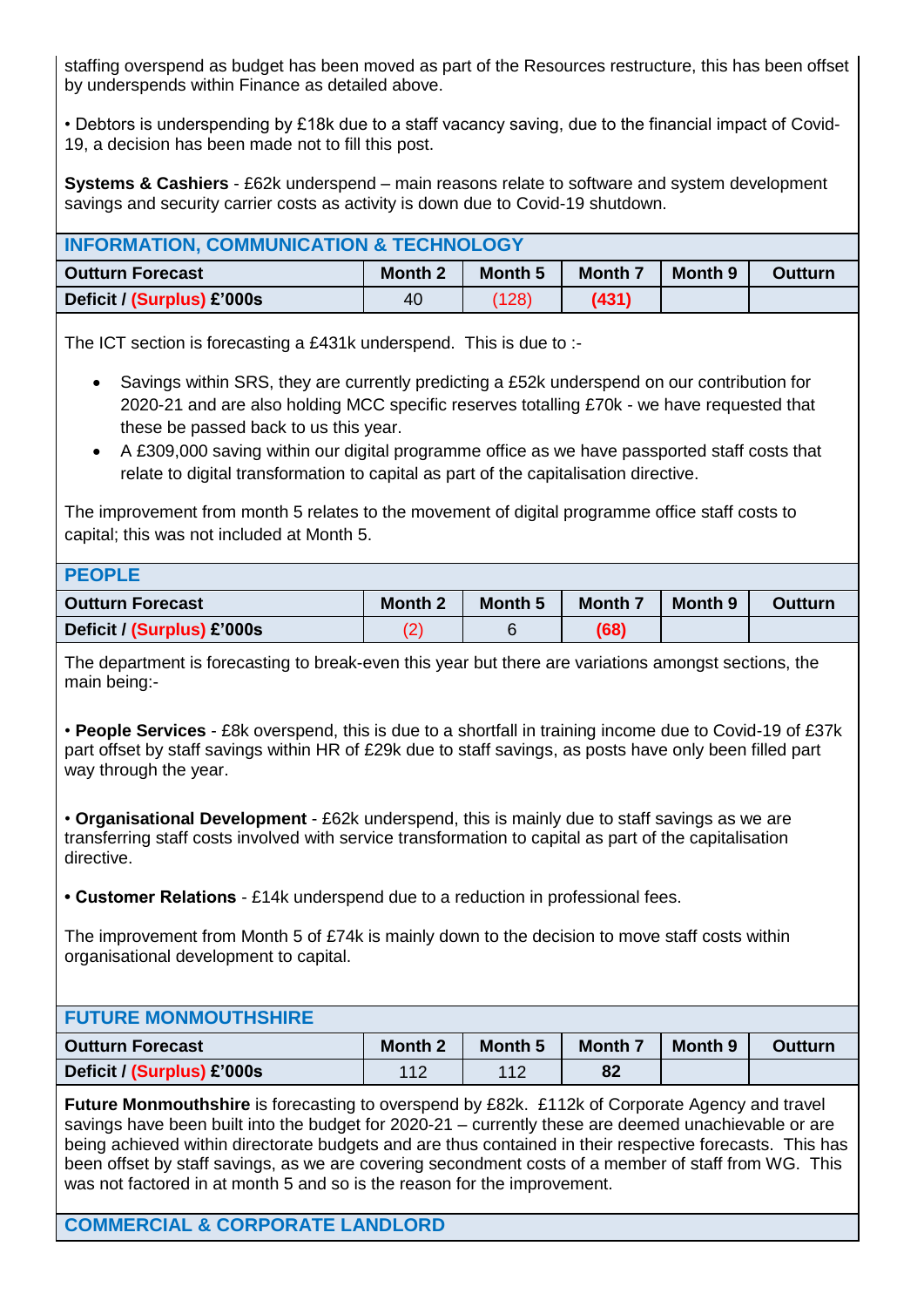| <b>Outturn Forecast</b>                                                                                                                                                                                                                                                                                                                                                                                                                                                                                                                                                                                                                                                                                                                                                                        | <b>Month 2</b> | Month 5 | Month 7 | Month 9 | <b>Outturn</b> |
|------------------------------------------------------------------------------------------------------------------------------------------------------------------------------------------------------------------------------------------------------------------------------------------------------------------------------------------------------------------------------------------------------------------------------------------------------------------------------------------------------------------------------------------------------------------------------------------------------------------------------------------------------------------------------------------------------------------------------------------------------------------------------------------------|----------------|---------|---------|---------|----------------|
| Deficit / (Surplus) £'000s                                                                                                                                                                                                                                                                                                                                                                                                                                                                                                                                                                                                                                                                                                                                                                     | 495            | 515     | 437     |         |                |
| <b>Commercial &amp; Corporate Landlord is forecasting a £437k overspend:-</b>                                                                                                                                                                                                                                                                                                                                                                                                                                                                                                                                                                                                                                                                                                                  |                |         |         |         |                |
| . Investment Properties is forecasting a combined overspend of £393k, this can be split into 2 areas:-                                                                                                                                                                                                                                                                                                                                                                                                                                                                                                                                                                                                                                                                                         |                |         |         |         |                |
| Investment Assets other - £200k overspend, our MTFP for 2020-21 included a £200k saving to<br>≻<br>reflect additional income from the purchase of more investment properties. Currently (and in<br>part due to Covid-19) there are no further purchases in the pipeline this year so this saving is<br>unachievable.                                                                                                                                                                                                                                                                                                                                                                                                                                                                           |                |         |         |         |                |
| Castlegate and Newport Leisure Park's (NLP) combined surplus for 2020-21 is estimated to be<br>➤<br>£417k, although we are more than covering costs this is short on our budgeted target of £609k<br>and we are forecasting a £193k overspend for this year. This is mainly down to a rental income<br>reduction at our NLP site of £265k as we have seen another unit closure and are anticipating a<br>hit on rentals due to the impact Covid-19 is having on the Leisure & Retail sector. Castlegate is<br>forecasting to underspend by £73k, we have benefitted from a one-off windfall of £117k as Alder<br>King have paid over tenant loan repayments that they were holding on our behalf, this has been<br>offset by a £40k anticipated overspend on consultant and maintenance costs. |                |         |         |         |                |
| • Estates - £133k over spend. This is mainly due to income not reaching budgeted levels due to 3<br>issues:                                                                                                                                                                                                                                                                                                                                                                                                                                                                                                                                                                                                                                                                                    |                |         |         |         |                |
| 1) vacant office space in the Magor means that rental income is down,                                                                                                                                                                                                                                                                                                                                                                                                                                                                                                                                                                                                                                                                                                                          |                |         |         |         |                |
| 2) the budget assumed income from the creation of a development company, this has not happened<br>yet,                                                                                                                                                                                                                                                                                                                                                                                                                                                                                                                                                                                                                                                                                         |                |         |         |         |                |
| 3) our service charge income is down as we are yet to come to an agreement with our tenant BAM.                                                                                                                                                                                                                                                                                                                                                                                                                                                                                                                                                                                                                                                                                                |                |         |         |         |                |
| All 3 total a shortfall of £244k. This is currently being offset by net staffing savings of £111k due to<br>vacant posts only being filled part way through the year.                                                                                                                                                                                                                                                                                                                                                                                                                                                                                                                                                                                                                          |                |         |         |         |                |
| • Solar Farm - £66k underspend - even though we have seen ROC unit prices fall due to the drop-off in<br>demand due to Covid-19 lockdown, the solar farm is still generating a surplus, this is a £17k<br>improvement from month 5 mainly due to maintenance costs reducing.                                                                                                                                                                                                                                                                                                                                                                                                                                                                                                                   |                |         |         |         |                |
| • County Farms - £7k overspend, mainly due to rates increases.                                                                                                                                                                                                                                                                                                                                                                                                                                                                                                                                                                                                                                                                                                                                 |                |         |         |         |                |
| • Cemeteries - £38k overspend mainly due to increased maintenance work on trees and boundary<br>walls. We have seen less burials due to COVID-19 rules but we are confident that income will remain at<br>2019/20 levels.                                                                                                                                                                                                                                                                                                                                                                                                                                                                                                                                                                      |                |         |         |         |                |
| • Markets - £160k overspend. This is mainly due to income loss as turnover has been affected by the<br>Covid-19 shutdown and an increase in waste collection charges, but this is offset by staff savings of<br>£20k due to the delayed appointment of the Deputy Markets manager.                                                                                                                                                                                                                                                                                                                                                                                                                                                                                                             |                |         |         |         |                |
| • Industrial units - £13k overspend mainly due to the cost of EPC surveys and a reduction in rental<br>income.                                                                                                                                                                                                                                                                                                                                                                                                                                                                                                                                                                                                                                                                                 |                |         |         |         |                |
| • Property Services & Facilities Mgt is forecasting a £212k underspend, made up as follows:-                                                                                                                                                                                                                                                                                                                                                                                                                                                                                                                                                                                                                                                                                                   |                |         |         |         |                |

 $\triangleright$  Property & Office Services are forecasting a combined underspend of £102k, this is mainly due to staff savings as some vacant posts will not be filled until later than originally anticipated or frozen until start of next year and a reduction in supplies & Services.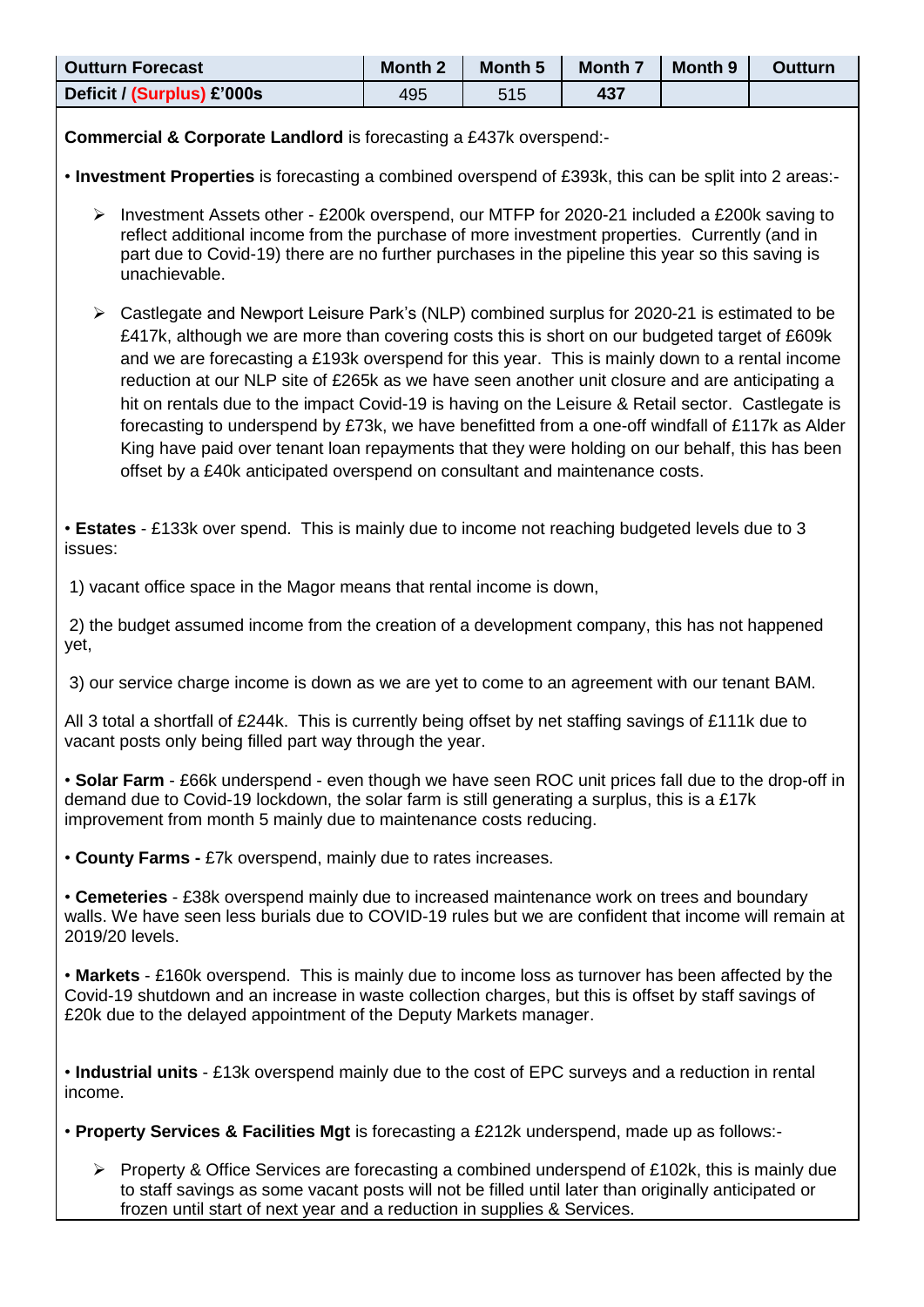- Property Accommodation is forecasting to underspend by £100k. The main reason for this is due to savings in maintenance and utilities costs as offices have been closed or in limited operation due to Covid-1919.
- $\triangleright$  Telephony is forecasting to underspend by £10k as contracted call charges are expected to come in below budget.

| <b>CORPORATE COSTS &amp; LEVIES</b>                                                                                                                                                                                                                                                                                                                                                                                                                                                                                                                                                    | <b>Month 2</b> | <b>Month 5</b>     | <b>Month 7</b> | <b>Month 9</b> | <b>Outturn</b> |
|----------------------------------------------------------------------------------------------------------------------------------------------------------------------------------------------------------------------------------------------------------------------------------------------------------------------------------------------------------------------------------------------------------------------------------------------------------------------------------------------------------------------------------------------------------------------------------------|----------------|--------------------|----------------|----------------|----------------|
| Deficit / (Surplus) £'000s                                                                                                                                                                                                                                                                                                                                                                                                                                                                                                                                                             | 1,480          | 66                 | 42             |                |                |
| <b>PRECEPTS &amp; LEVIES</b>                                                                                                                                                                                                                                                                                                                                                                                                                                                                                                                                                           |                |                    |                |                |                |
| <b>Outturn Forecast</b>                                                                                                                                                                                                                                                                                                                                                                                                                                                                                                                                                                | Month 2        | <b>Month 5</b>     | <b>Month 7</b> | Month 9        | <b>Outturn</b> |
| Deficit / (Surplus) £'000s                                                                                                                                                                                                                                                                                                                                                                                                                                                                                                                                                             | $\overline{2}$ | $\overline{2}$     | $\overline{2}$ |                |                |
| Small overspend on National parks levy of £2k due to notification of levy late in the budget process.                                                                                                                                                                                                                                                                                                                                                                                                                                                                                  |                |                    |                |                |                |
| <b>CORONERS SERVICES</b>                                                                                                                                                                                                                                                                                                                                                                                                                                                                                                                                                               |                |                    |                |                |                |
| <b>Outturn Forecast</b>                                                                                                                                                                                                                                                                                                                                                                                                                                                                                                                                                                | Month 2        | Month <sub>5</sub> | <b>Month 7</b> | Month 9        | <b>Outturn</b> |
| Deficit / (Surplus) £'000s                                                                                                                                                                                                                                                                                                                                                                                                                                                                                                                                                             | 23             | 23                 | 23             |                |                |
| An increase in workload and staffing requirements along with DDA compliance works will lead to a<br>forecast £23k overspend against budget.                                                                                                                                                                                                                                                                                                                                                                                                                                            |                |                    |                |                |                |
| <b>CORPORATE MANAGEMENT</b>                                                                                                                                                                                                                                                                                                                                                                                                                                                                                                                                                            |                |                    |                |                |                |
| <b>Outturn Forecast</b>                                                                                                                                                                                                                                                                                                                                                                                                                                                                                                                                                                | Month 2        | Month <sub>5</sub> | <b>Month 7</b> | Month 9        | <b>Outturn</b> |
| Deficit / (Surplus) £'000s                                                                                                                                                                                                                                                                                                                                                                                                                                                                                                                                                             | $\mathbf 0$    | (114)              | (191)          |                |                |
| Primarily due to the forecast receipt receivable on the final dissolution of Capita Gwent Consultancy<br>alongside rate refunds on Authority owned premises, which were not known about at month 5.                                                                                                                                                                                                                                                                                                                                                                                    |                |                    |                |                |                |
| <b>NON DISTRIBUTED COSTS</b>                                                                                                                                                                                                                                                                                                                                                                                                                                                                                                                                                           |                |                    |                |                |                |
| <b>Outturn Forecast</b>                                                                                                                                                                                                                                                                                                                                                                                                                                                                                                                                                                | <b>Month 2</b> | Month <sub>5</sub> | <b>Month 7</b> | <b>Month 9</b> | <b>Outturn</b> |
| Deficit / (Surplus) £'000s                                                                                                                                                                                                                                                                                                                                                                                                                                                                                                                                                             | 108            | 108                | 215            |                |                |
| Additional pension strain costs relating to redundancies. Strain costs relate to staff who retire before<br>their normal pension age and where the employer is required to top up the pension fund to cover the<br>shortfall in contributions. The majority of these costs would not have been known about at budget<br>setting stage due to the uncertainty over the timing, value and individual pension implications of<br>redundancies. A further increase over and above the month 5 figure is now reported due to further<br>notification of some significant early retirements. |                |                    |                |                |                |
| <b>STRATEGIC INITIATIVES</b>                                                                                                                                                                                                                                                                                                                                                                                                                                                                                                                                                           |                |                    |                |                |                |
| <b>Outturn Forecast</b>                                                                                                                                                                                                                                                                                                                                                                                                                                                                                                                                                                | Month 2        | <b>Month 5</b>     | <b>Month 7</b> | Month 9        | <b>Outturn</b> |
| Deficit / (Surplus) £'000s                                                                                                                                                                                                                                                                                                                                                                                                                                                                                                                                                             | 1,300          | $\overline{0}$     | (61)           |                |                |
| The budgets held for incremental pay pressure (£420k pressure) and cross directorate efficiency<br>savings (£359k saving) are to remain centrally and not be distributed to service budgets.                                                                                                                                                                                                                                                                                                                                                                                           |                |                    |                |                |                |
| <b>INSURANCE</b>                                                                                                                                                                                                                                                                                                                                                                                                                                                                                                                                                                       |                |                    |                |                |                |
|                                                                                                                                                                                                                                                                                                                                                                                                                                                                                                                                                                                        |                |                    |                |                |                |
| <b>Outturn Forecast</b>                                                                                                                                                                                                                                                                                                                                                                                                                                                                                                                                                                | <b>Month 2</b> | <b>Month 5</b>     | <b>Month 7</b> | <b>Month 9</b> | <b>Outturn</b> |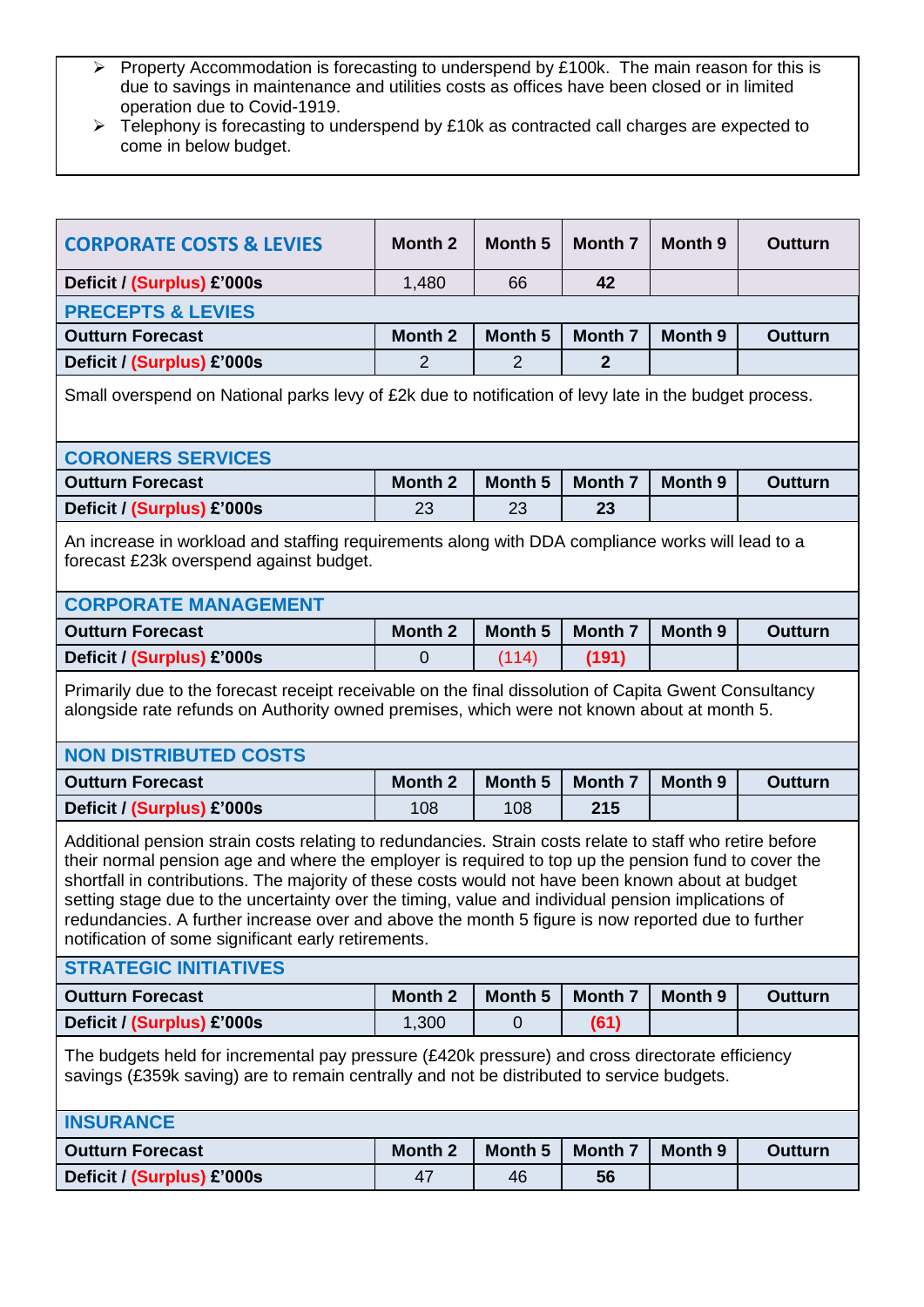An overspend is currently forecast against the premium budget based on the results of the Insurance renewal and the increase in costs for the period Oct 2020 to April 2021 due to the worsening of claims experience. The flooding events led to a significant property claim at Monmouth LC and Covid-19 has led to significant travel claims relating to cancelled school trips. It should be noted that 2021/22 will see a full year impact of these events, which will need to be taken account of in budget setting.

| <b>APPROPRIATIONS</b>                                                                                                                                                                                                                                                                                                                                                                                                                                                                                                                                                                                                                      | <b>Month 2</b> | <b>Month 5</b>     | <b>Month 7</b> | <b>Month 9</b>     | Outturn        |  |  |
|--------------------------------------------------------------------------------------------------------------------------------------------------------------------------------------------------------------------------------------------------------------------------------------------------------------------------------------------------------------------------------------------------------------------------------------------------------------------------------------------------------------------------------------------------------------------------------------------------------------------------------------------|----------------|--------------------|----------------|--------------------|----------------|--|--|
| Deficit / (Surplus) £'000s                                                                                                                                                                                                                                                                                                                                                                                                                                                                                                                                                                                                                 | (77)           | (83)               | (163)          |                    |                |  |  |
| <b>FIXED ASSET DISPOSAL COSTS</b>                                                                                                                                                                                                                                                                                                                                                                                                                                                                                                                                                                                                          |                |                    |                |                    |                |  |  |
| <b>Outturn Forecast</b>                                                                                                                                                                                                                                                                                                                                                                                                                                                                                                                                                                                                                    | <b>Month 2</b> | Month <sub>5</sub> | <b>Month 7</b> | Month 9            | <b>Outturn</b> |  |  |
| Deficit / (Surplus) £'000s                                                                                                                                                                                                                                                                                                                                                                                                                                                                                                                                                                                                                 | $\overline{0}$ | 25                 | 6              |                    |                |  |  |
| Costs forecast over and above the current budget due to unforeseen surveys and studies relating to<br>disposal sites. Clarification since month 5 of some costs that were classified as capital in nature and<br>subsequently moved.                                                                                                                                                                                                                                                                                                                                                                                                       |                |                    |                |                    |                |  |  |
| <b>INTEREST &amp; INVESTMENT INCOME</b>                                                                                                                                                                                                                                                                                                                                                                                                                                                                                                                                                                                                    |                |                    |                |                    |                |  |  |
| <b>Outturn Forecast</b>                                                                                                                                                                                                                                                                                                                                                                                                                                                                                                                                                                                                                    | Month 2        | Month <sub>5</sub> | <b>Month 7</b> | Month 9            | <b>Outturn</b> |  |  |
| Deficit / (Surplus) £'000s                                                                                                                                                                                                                                                                                                                                                                                                                                                                                                                                                                                                                 | 163            | 181                | 162            |                    |                |  |  |
| The forecast rate of return achievable following the Covid-19 pandemic has reduced significantly from<br>budgeted levels as the UK Government refines its economic response. This has also impacted forecast<br>returns on Property and combined funds. Since month 5 income returns on pooled funds have<br>recovered to a level not predicted at month 5 and consequently have improved the forecast.                                                                                                                                                                                                                                    |                |                    |                |                    |                |  |  |
| <b>INTEREST PAYABLE &amp; SIMILAR CHARGES</b>                                                                                                                                                                                                                                                                                                                                                                                                                                                                                                                                                                                              |                |                    |                |                    |                |  |  |
| <b>Outturn Forecast</b>                                                                                                                                                                                                                                                                                                                                                                                                                                                                                                                                                                                                                    | <b>Month 2</b> | <b>Month 5</b>     | <b>Month 7</b> | Month <sub>9</sub> | <b>Outturn</b> |  |  |
| Deficit / (Surplus) £'000s                                                                                                                                                                                                                                                                                                                                                                                                                                                                                                                                                                                                                 | (126)          | (164)              | (230)          |                    |                |  |  |
| In October 2019, the PWLB took the unprecedented step of increasing its borrowing margin across the<br>board by 1% in reaction to increased levels of borrowing by Local Authorities to fund commercial<br>investments. This has resulted in PWLB borrowing being uneconomic when compared to short term<br>borrowing sourced from other public bodies and consequently the Authority's approach has been<br>modified resulting in lower borrowing costs in the short term. PWLB has since reversed this decision but<br>longer-term rates continue to remain unattractive in the near term until capital-spending plans are firmed<br>up. |                |                    |                |                    |                |  |  |
| <b>CHARGES REQUIRED UNDER REGULATION</b>                                                                                                                                                                                                                                                                                                                                                                                                                                                                                                                                                                                                   |                |                    |                |                    |                |  |  |
| <b>Outturn Forecast</b>                                                                                                                                                                                                                                                                                                                                                                                                                                                                                                                                                                                                                    | <b>Month 2</b> | Month <sub>5</sub> | <b>Month 7</b> | Month 9            | <b>Outturn</b> |  |  |
| Deficit / (Surplus) £'000s                                                                                                                                                                                                                                                                                                                                                                                                                                                                                                                                                                                                                 | (113)          | (113)              | (82)           |                    |                |  |  |
| A high level of slippage in the capital programme has resulted in some assets not being operational by<br>31/03/2020 and consequently the MRP charge for those assets being deferred by at least one year.<br>Since month 5, a more detailed piece of work has been undertaken on this large budget and the<br>forecast has been refined.                                                                                                                                                                                                                                                                                                  |                |                    |                |                    |                |  |  |
| <b>OTHER INVESTMENT INCOME</b>                                                                                                                                                                                                                                                                                                                                                                                                                                                                                                                                                                                                             |                |                    |                |                    |                |  |  |
| <b>Outturn Forecast</b>                                                                                                                                                                                                                                                                                                                                                                                                                                                                                                                                                                                                                    | <b>Month 2</b> | Month <sub>5</sub> | <b>Month 7</b> | Month 9            | <b>Outturn</b> |  |  |
| Deficit / (Surplus) £'000s                                                                                                                                                                                                                                                                                                                                                                                                                                                                                                                                                                                                                 | (1)            | (12)               | (14)           |                    |                |  |  |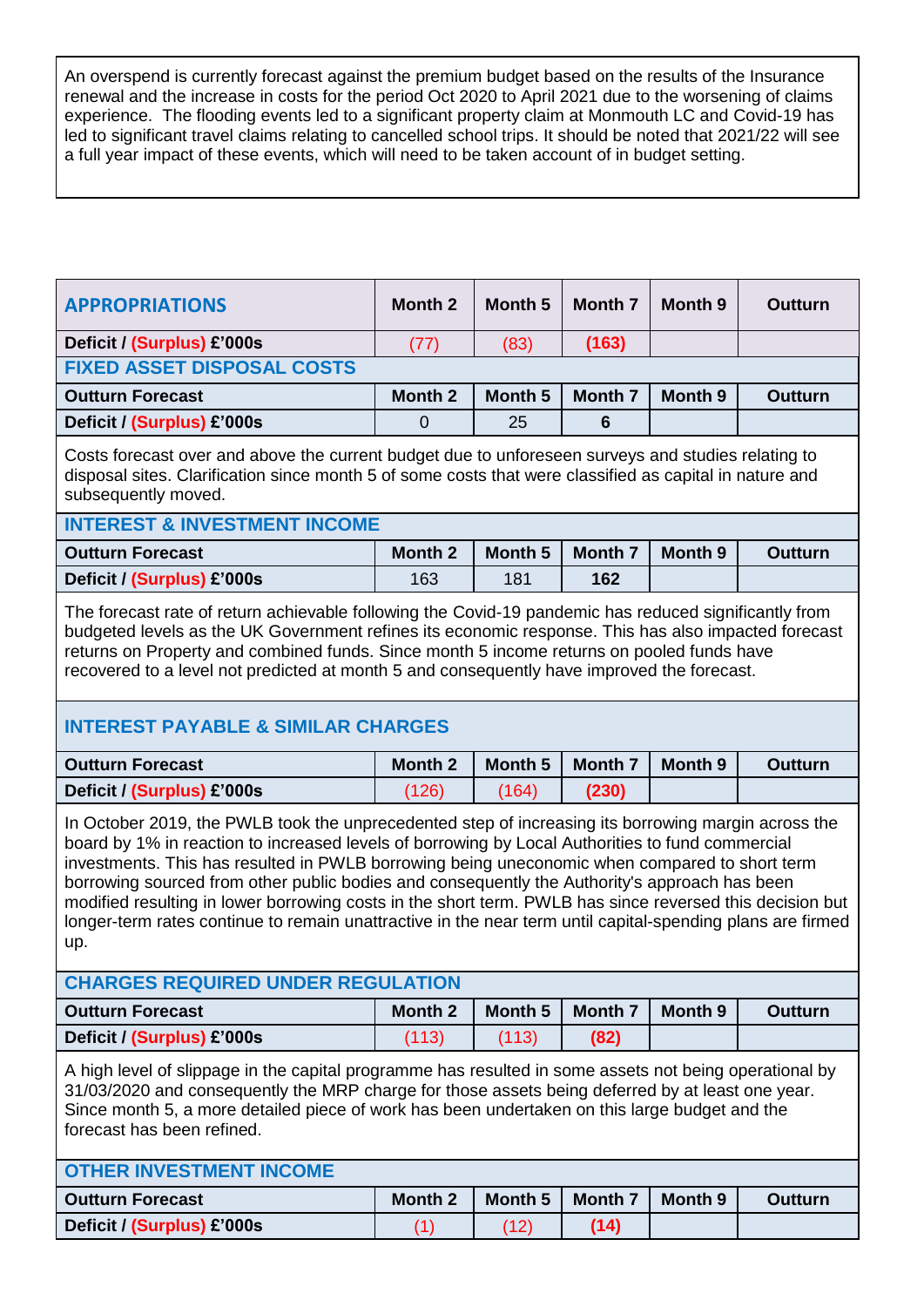Unexpected recoupment following the final winding up of Heritable bank, which had previously defaulted.

| <b>FINANCING</b>                                                                                                                                                                                                                                                                                                                                                                                                                                                                                                                                                                                                                         | <b>Month 2</b> | Month <sub>5</sub> | <b>Month 7</b> | Month 9 | <b>Outturn</b> |
|------------------------------------------------------------------------------------------------------------------------------------------------------------------------------------------------------------------------------------------------------------------------------------------------------------------------------------------------------------------------------------------------------------------------------------------------------------------------------------------------------------------------------------------------------------------------------------------------------------------------------------------|----------------|--------------------|----------------|---------|----------------|
| Deficit / (Surplus) £'000s                                                                                                                                                                                                                                                                                                                                                                                                                                                                                                                                                                                                               | 336            | 20                 | (157)          |         |                |
| <b>COUNCIL TAX BENEFIT SUPPORT</b>                                                                                                                                                                                                                                                                                                                                                                                                                                                                                                                                                                                                       |                |                    |                |         |                |
| <b>Outturn Forecast</b>                                                                                                                                                                                                                                                                                                                                                                                                                                                                                                                                                                                                                  | Month 2        | Month 5            | Month 7        | Month 9 | <b>Outturn</b> |
| Deficit / (Surplus) £'000s                                                                                                                                                                                                                                                                                                                                                                                                                                                                                                                                                                                                               | 336            | 324                | 229            |         |                |
| This budget continues to be under particular pressure, as a direct result of Covid-19. Since the<br>beginning of the year, caseload has increased and now stands at around 6,050 cases (caseload at the<br>end of March 2019 was 5,721). Cases are slowly beginning to level off. In addition, since the month 5<br>forecast was prepared the Welsh Government funding for quarter one has come through, which<br>amounted to £76,000 for Monmouthshire. Welsh Government have recently announced that a second<br>tranche of funding for CTRS will be released shortly. Again, we await confirmation of MCC's share of<br>this funding. |                |                    |                |         |                |
| <b>COUNCIL TAX</b>                                                                                                                                                                                                                                                                                                                                                                                                                                                                                                                                                                                                                       |                |                    |                |         |                |
| <b>Outturn Forecast</b>                                                                                                                                                                                                                                                                                                                                                                                                                                                                                                                                                                                                                  | Month 2        | Month <sub>5</sub> | Month 7        | Month 9 | <b>Outturn</b> |
| Deficit / (Surplus) £'000s                                                                                                                                                                                                                                                                                                                                                                                                                                                                                                                                                                                                               | 0              | (305)              | (385)          |         |                |
| This year's collection rate is still down by 2.2% compared to the same time last year. Recovery action<br>has started and we now have a court date scheduled for January 2021 for formal recovery action to<br>start again. On the plus side the council tax base continues to look healthy, with an additional 330<br>properties added to the base since it was prepared last October. As a result, forecast to collect an<br>additional £385,000 income this year.                                                                                                                                                                     |                |                    |                |         |                |

## **2. SCHOOLS**

- 2.1. A Board of Governors who are responsible for managing the school's finances directly governs each of the Authority's Schools. However, the Authority also holds a key responsibility for monitoring the overall financial performance of schools. Below is a table showing the outturn forecast Schools' balances position based on month 5 projections for each Educational Cluster.
- 2.2. The monitoring earlier in the year at month 2 included a surplus balance of £206,518 for Mounton House. As the school has closed this has been transferred centrally. £107,000 has been used to support the placement costs for the 3 remaining MCC pupils and the remaining £100,000 has been used to offset the overspend in CYP. Included in the table below are the total balances excluding Mounton House for comparison.

| <b>Draft Council Fund</b><br>Outturn 2020/21-<br><b>School Balances</b><br><b>Summary outturn</b><br>position<br>at Month 7 | (A)<br>Opening<br><b>Reserves</b><br>(Surplus) /<br><b>Deficit</b><br><b>Position</b><br>2020/21<br>£000's | (B)<br><b>Forecast</b><br><b>Movement</b><br>from $/$ (to)<br><b>School Balances</b><br>@ Month 5<br>£'000 | (C)<br><b>Forecast</b><br><b>Movement</b><br>from $/$ (to)<br><b>School</b><br><b>Balances</b><br>@ Month 7<br>£'000 | $(A+C)$<br><b>Forecast</b><br><b>Reserve</b><br><b>Balances at</b><br>2020/21<br>Outturn<br>£'000 |
|-----------------------------------------------------------------------------------------------------------------------------|------------------------------------------------------------------------------------------------------------|------------------------------------------------------------------------------------------------------------|----------------------------------------------------------------------------------------------------------------------|---------------------------------------------------------------------------------------------------|
| <b>Cluster</b>                                                                                                              |                                                                                                            |                                                                                                            |                                                                                                                      |                                                                                                   |
| Abergavenny                                                                                                                 | (118)                                                                                                      | (316)                                                                                                      | (299)                                                                                                                | (417)                                                                                             |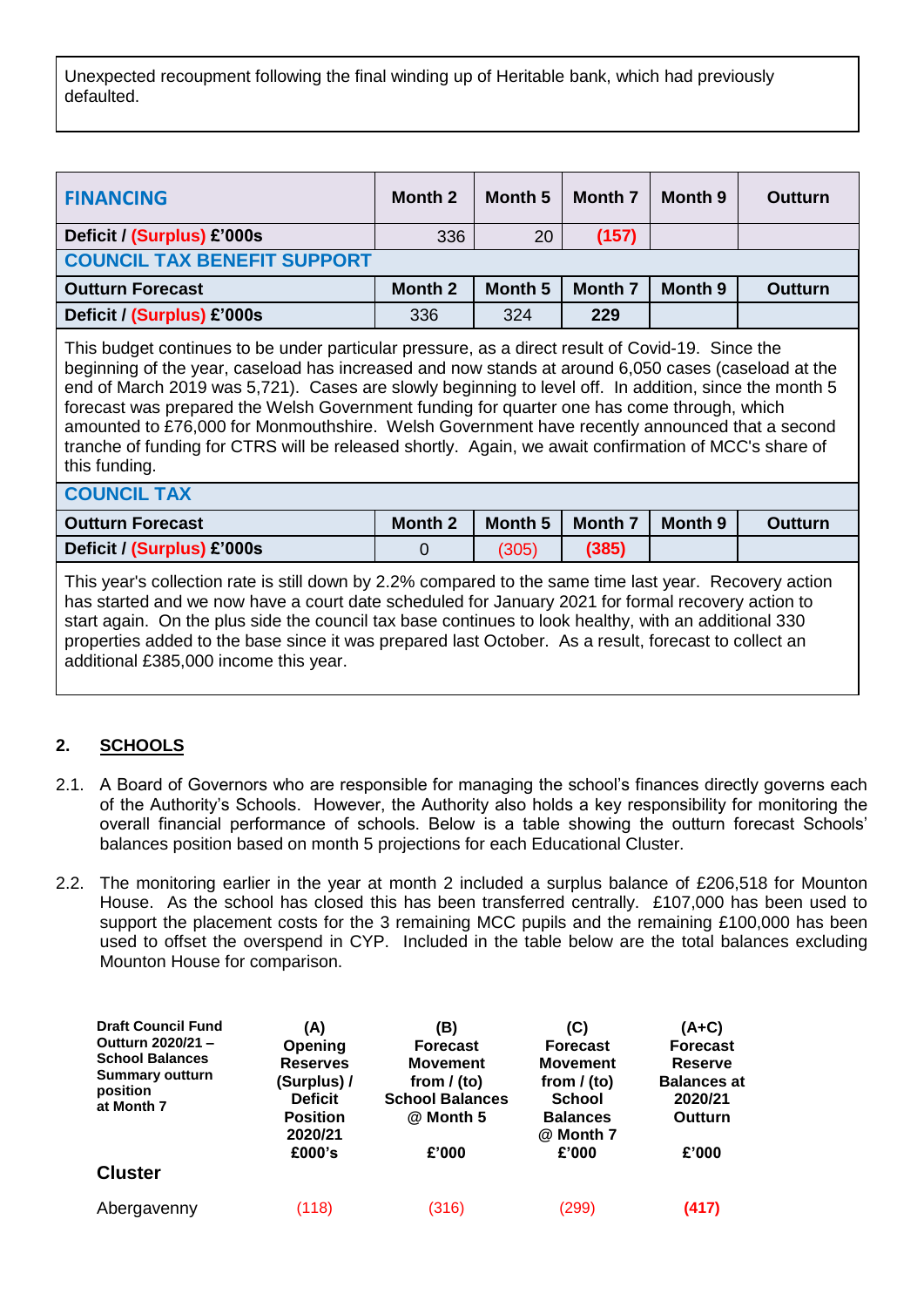| Caldicot                                  | 160   | 81   | 18    | 178 |
|-------------------------------------------|-------|------|-------|-----|
| Chepstow                                  | 24    | 235  | 205   | 229 |
| Monmouth                                  | 518   | (98) | (129) | 389 |
| Special                                   | (149) | 180  | 193   | 44  |
| <b>Total</b>                              | 435   | 82   | (13)  | 422 |
| <b>Total Excl</b><br><b>Mounton House</b> | 607   | (91) | (185) | 422 |

- 2.3. Collective School Balances at the beginning of the financial year amounted to a £435,000 deficit. The Schools month 2 forecast draw on reserves was £374,000 which resulted in a forecast deficit balance of £809,000. At month 5, the forecast deficit balance had improved by £293,000 taking the forecast deficit to £517,000. At month 7, the forecast deficit balance has improved by a further £95,000 taking the forecast deficit to £422,000. It should be noted that King Henry VIII Comprehensive School have requested a Local Authority loan of £250,000 which has been approved by the Governing Body.
- 2.4. The movement of individual schools forecasting to be in deficit during the financial year is shown below:

| Start of year                             | Month <sub>2</sub>               | Month <sub>5</sub>            | <b>Month 7</b>                |
|-------------------------------------------|----------------------------------|-------------------------------|-------------------------------|
| Total: 17                                 | Total: 14                        | Total: 12                     | Total: 13                     |
| <b>Caldicot Comprehensive</b>             | <b>Caldicot Comprehensive</b>    | <b>Caldicot Comprehensive</b> | <b>Caldicot Comprehensive</b> |
| <b>Chepstow Comprehensive</b>             | <b>Chepstow Comprehensive</b>    | <b>Chepstow Comprehensive</b> | <b>Chepstow Comprehensive</b> |
| King Henry VIII<br>Comprehensive          | King Henry VIII<br>Comprehensive | $**$                          |                               |
| Monmouth<br>Comprehensive                 | Monmouth<br>Comprehensive        | Monmouth<br>Comprehensive     | Monmouth<br>Comprehensive     |
| Llandogo Primary                          | Llandogo Primary                 | Llandogo Primary              | Llandogo Primary              |
| <b>Llantilio Pertholey CIW</b><br>Primary |                                  |                               |                               |
| Magor CIW Primary                         |                                  |                               |                               |
| <b>Osbaston CiW Primary</b>               | <b>Osbaston CiW Primary</b>      | <b>Osbaston CiW Primary</b>   | <b>Osbaston CiW Primary</b>   |
| <b>Overmonnow Primary</b>                 |                                  |                               | <b>Overmonnow Primary</b>     |
| <b>Pupil Referral Service</b>             | <b>Pupil Referral Service</b>    | <b>Pupil Referral Service</b> | <b>Pupil Referral Service</b> |
| Raglan CiW Primary                        | Raglan CiW Primary               |                               |                               |
| <b>Rogiet Primary</b>                     |                                  |                               |                               |
| St Mary's RC Primary                      | St Mary's RC Primary             | St Mary's RC Primary          | St Mary's RC Primary          |
|                                           | The Dell Primary School          | The Dell Primary School       | The Dell Primary School       |
| <b>Thornwell Primary</b>                  | <b>Thornwell Primary</b>         | <b>Thornwell Primary</b>      | <b>Thornwell Primary</b>      |
| <b>Undy Primary</b>                       | <b>Undy Primary</b>              | <b>Undy Primary</b>           | <b>Undy Primary</b>           |
| Ysgol Gymraeg Y Fenni                     | Ysgol Gymraeg Y Fenni            | Ysgol Gymraeg Y Fenni         | Ysgol Gymraeg Y Fenni         |
| Ysgol Gymraeg Y Ffin                      | Ysgol Gymraeg Y Ffin             | Ysgol Gymraeg Y Ffin          | Ysgol Gymraeg Y Ffin          |

**\*\*** King Henry VIII Comprehensive School forecast balance at month 5 onwards includes a Local Authority loan of £250,000 which is estimated to result in a surplus year end balance.

2.5. All schools in a deficit budget have, or are in the process of agreeing recovery plans. These recovery plans will be confirmed with both the Local Education Authority and each School's Governing Body. Once finalised the schools with significant deficits will be monitored by the Cabinet member for Children and Young People and Resources on a termly basis.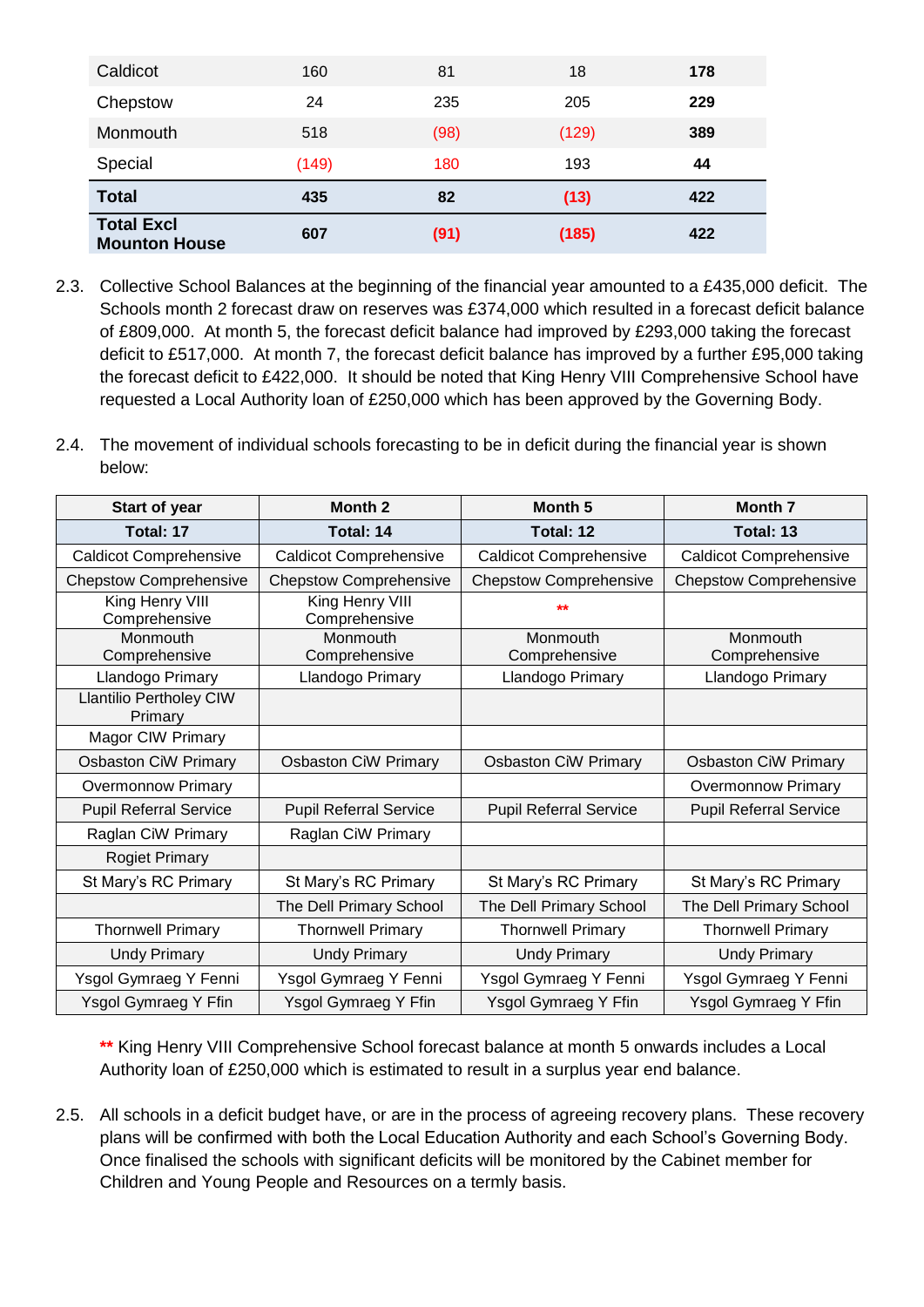2.6. Total schools balances are exhibiting a fluctuating trend with some schools showing a continuing reduction in schools balances which is of concern and others a more balanced trend.

| <b>Financial Year-end</b> | <b>Net level of School Balances</b> |
|---------------------------|-------------------------------------|
| 2014-15                   | (1, 140)                            |
| 2015-16                   | (1, 156)                            |
| 2016-17                   | (269)                               |
| 2017-18                   | (175)                               |
| 2018-19                   | 232                                 |
| 2019-20                   | 435                                 |
| 2020-21 (Forecast)        | 422                                 |

2.7. However, set against this and as referenced above the number of schools in deficit is forecasting to reduce as the financial year progresses illustrated by the following table. This provides some overall comfort that recovery plans are taking effect.



2.8. There has been a significant reliance on reserve balances to supplement school spending plans in the last 4 years across individual schools with a certain amount of replenishment. As a rough guide, prior to 2010, Welsh Government advocated that school balance levels equated to no more than £50,000 for a primary school and £100,000 for a secondary school. Members may wish to seek a comfort that balances are not being used to subsidise and sustain core costs such as staffing.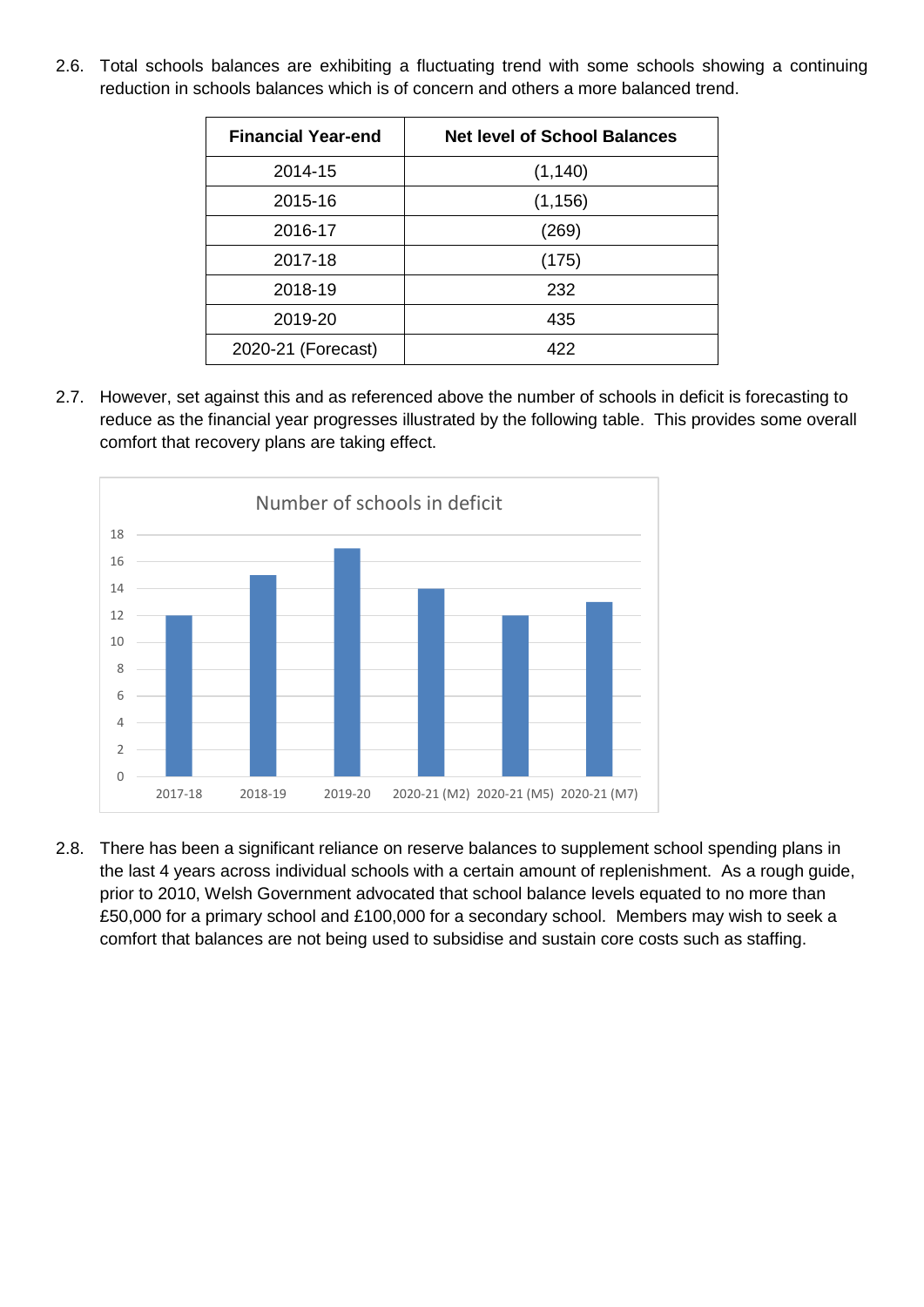### **3 CAPITAL OUTTURN**

#### 3.1 The summary forecast Capital position at Month 7 is as follows:

### **Forecast Capital Outturn Position 2020/21 at Month 7**

| <b>Select Portfolio</b>         | Slippage<br>B/F | Original<br><b>Budget</b> | <b>Budget</b><br>movem<br>ents | <b>Forecast</b><br>Slippage | <b>Revised</b><br><b>Budget</b><br>2020/21 | <b>Forecast</b><br>at M7 | Varian<br>ce M7  | Varian<br>ce at<br>M <sub>5</sub> |
|---------------------------------|-----------------|---------------------------|--------------------------------|-----------------------------|--------------------------------------------|--------------------------|------------------|-----------------------------------|
|                                 | £000's          | £000's                    | £000's                         | £000's                      | £000's                                     | £000's                   | £000's           | £000's                            |
| <b>Expenditure</b>              |                 |                           |                                |                             |                                            |                          |                  |                                   |
| Children & Young<br>People      | 1,245           | 14,423                    | 655                            | (12, 483)                   | 3,840                                      | 3,840                    | $\mathbf 0$      | 0                                 |
| Economic &<br>Development       | 17,496          | 3,068                     | 30                             | (18, 012)                   | 2,582                                      | 2,582                    | $\boldsymbol{0}$ | $\mathbf 0$                       |
| Adult                           | 300             | 5,678                     | $\mathbf 0$                    | (5,978)                     | $\mathbf 0$                                | $\mathbf 0$              | $\mathbf 0$      | $\overline{0}$                    |
| <b>Strong Communities</b>       | 5,801           | 10,139                    | 3,817                          | (897)                       | 18,860                                     | 18,860                   | $\mathbf 0$      | $\mathbf 0$                       |
| <b>Total Expenditure</b>        | 24,842          | 33,308                    | 4,502                          | (37, 370)                   | 25,282                                     | 25,282                   | $\bf{0}$         | $\bf{0}$                          |
| <b>Financing</b>                |                 |                           |                                |                             |                                            |                          |                  |                                   |
| <b>Supported Borrowing</b>      | $\mathbf 0$     | (2, 417)                  | $\overline{0}$                 | 0                           | (2, 417)                                   | (2, 417)                 | $\mathbf 0$      | 0                                 |
| <b>General Capital Grant</b>    | $\mathbf 0$     | (2, 423)                  | $\mathbf 0$                    | $\overline{0}$              | (2, 423)                                   | (2, 423)                 | $\overline{0}$   | $\overline{0}$                    |
| Grants and<br>Contributions     | (393)           | (18, 229)                 | (3,797)                        | 15,628                      | (6, 791)                                   | (6, 791)                 | $\mathbf 0$      | $\mathbf 0$                       |
| S106 Contributions              | (1,052)         | $\overline{0}$            | $\mathbf 0$                    | 78                          | (974)                                      | (974)                    | $\overline{0}$   | $\mathbf 0$                       |
| Unsupported<br><b>Borrowing</b> | (22, 546)       | (5, 275)                  | $\mathbf 0$                    | 20,464                      | (7, 357)                                   | (7, 357)                 | $\pmb{0}$        | $\mathbf 0$                       |
| Reserve & Revenue<br>Funding    | (239)           | (2)                       | $\mathbf 0$                    | $\boldsymbol{0}$            | (241)                                      | (241)                    | $\pmb{0}$        | $\mathbf 0$                       |
| <b>Capital Receipts</b>         | (612)           | (3, 462)                  | (705)                          | 1,200                       | (3, 579)                                   | (3, 579)                 | $\mathbf 0$      | $\overline{0}$                    |
| Leasing                         | 0               | (1,500)                   | $\mathbf 0$                    | 0                           | (1,500)                                    | (1,500)                  | 0                | $\mathbf 0$                       |
| <b>Total Financing</b>          | (24, 842)       | (33, 308)                 | (4,502)                        | 37,370                      | (25, 282)                                  | (25, 282)                | $\bf{0}$         | $\bf{0}$                          |

3.2 The capital expenditure forecast outturn at month 7 shows no variance due to a forecasted full spend against the revised budget net of forecast slippage.

3.3 The outbreak of the COVID-19 pandemic has caused significant disruption to the progress of budgeted capital schemes with forecast slippage at month 7 totalling £37.4m (£25.2m at month 5). The impact is felt in both internally and externally managed projects, with disruption to external supply chains, increased contract risk and potential inflationary cost pressures sitting alongside internal resourcing pressures.

3.4 The forecast slippage is broken down as follows: